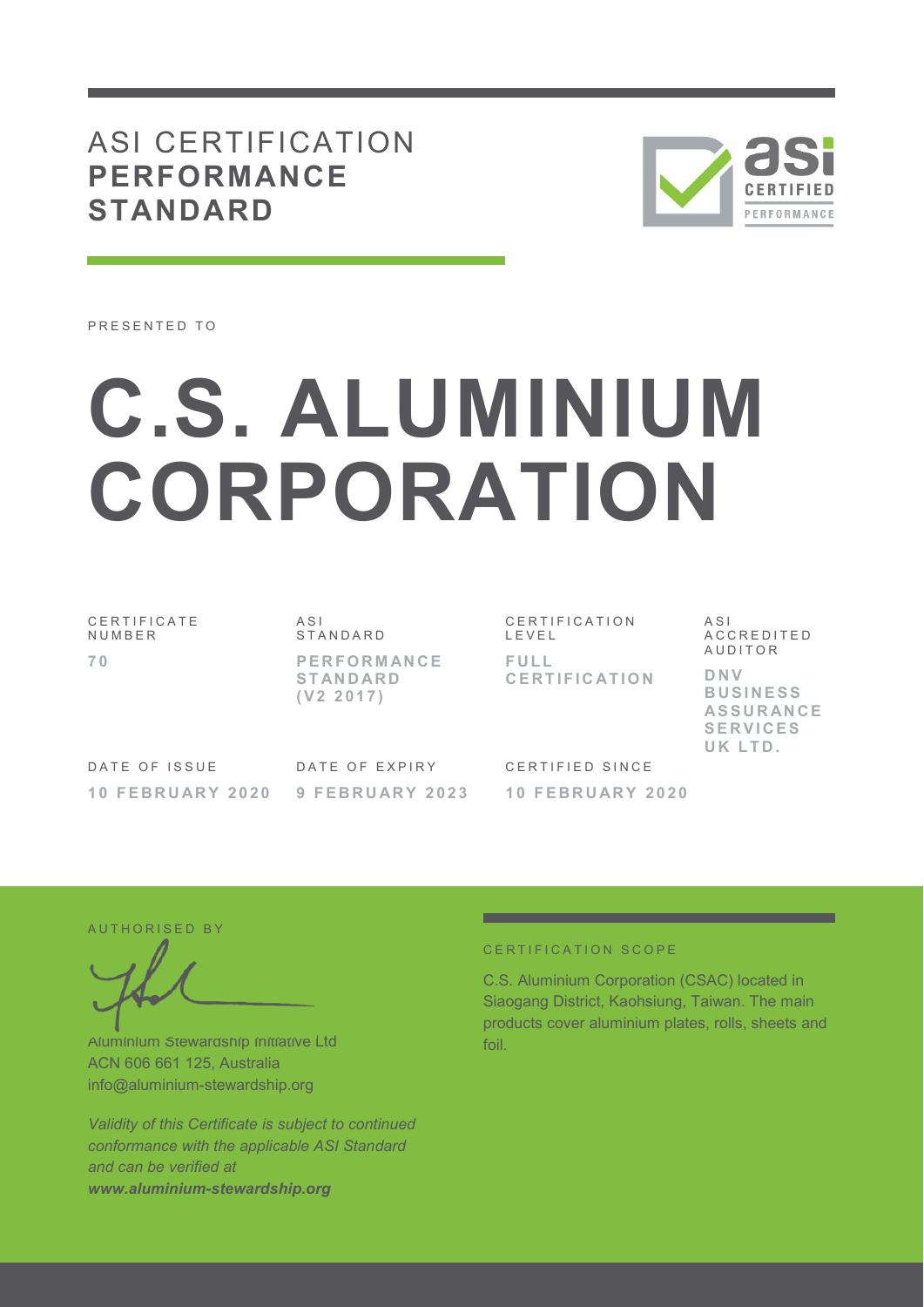# SUMMARY AUDIT REPORT **PERFORMANCE STANDARD**

## **OVERVIEW**

| MEMBER NAME                   | C. S. Aluminium Corporation                                                                                                                                                                                                                                                                                                                                                                                                                                                                                                                                                 |
|-------------------------------|-----------------------------------------------------------------------------------------------------------------------------------------------------------------------------------------------------------------------------------------------------------------------------------------------------------------------------------------------------------------------------------------------------------------------------------------------------------------------------------------------------------------------------------------------------------------------------|
| ENTITY NAME                   | C. S. Aluminium Corporation                                                                                                                                                                                                                                                                                                                                                                                                                                                                                                                                                 |
| CERTIFICATION<br><b>SCOPE</b> | C.S. Aluminium Corporation (CSAC) located in Siaogang District,<br>Kaohsiung, Taiwan. The main products cover aluminium plates, rolls, sheets<br>and foil.                                                                                                                                                                                                                                                                                                                                                                                                                  |
| SUPPLY CHAIN<br>ACTIVITIES    | Aluminium Re-melting/Refining<br>Casthouses<br>۰<br>Semi-Fabrication<br>Material Conversion (Production and Transformation)                                                                                                                                                                                                                                                                                                                                                                                                                                                 |
| ASI STANDARD                  | Performance Standard V2                                                                                                                                                                                                                                                                                                                                                                                                                                                                                                                                                     |
| AUDIT TYPE                    | Initial Certification Audit (18 - 21 November 2019)<br>Surveillance Audit (19 - 21 October 2021)                                                                                                                                                                                                                                                                                                                                                                                                                                                                            |
| AUDIT FIRM                    | TÜV Rheinland Cert GmbH (Certification Audit)<br>DNV Business Assurance Services UK Ltd. (Surveillance Audit)                                                                                                                                                                                                                                                                                                                                                                                                                                                               |
| AUDIT DATE                    | 18 - 21 November 2019 (Initial Certification Audit)<br>19 - 21 October 2021 (Surveillance Audit)                                                                                                                                                                                                                                                                                                                                                                                                                                                                            |
| AUDIT REPORT<br>SUBMISSION    | 18 December 2019 (Initial Certification Audit)<br>2 November 2021 (Surveillance Audit)                                                                                                                                                                                                                                                                                                                                                                                                                                                                                      |
| AUDIT SCOPE                   | Initial Certification Audit (18 - 21 November 2019)<br>C.S. Aluminium Corporation (CSAC) has four production facilities, Melting &<br>Casting Department, Rolling Mill-I Department, Rolling Mill-II Department<br>and Foil Mill Department. Headquarters and four facilities are all located at<br>No. 17 Dong-Lin Road, Siaogang District, Kaohsiung 812050, Taiwan,<br>Republic of China. Supply chain activities included in the audit scope:<br>Aluminium Re-melting/Refining<br>Casthouses<br>Semi-Fabrication<br>Material Conversion (Production and Transformation) |

and the control of the control of the control of the control of the control of the control of the control of the control of the control of the control of the control of the control of the control of the control of the cont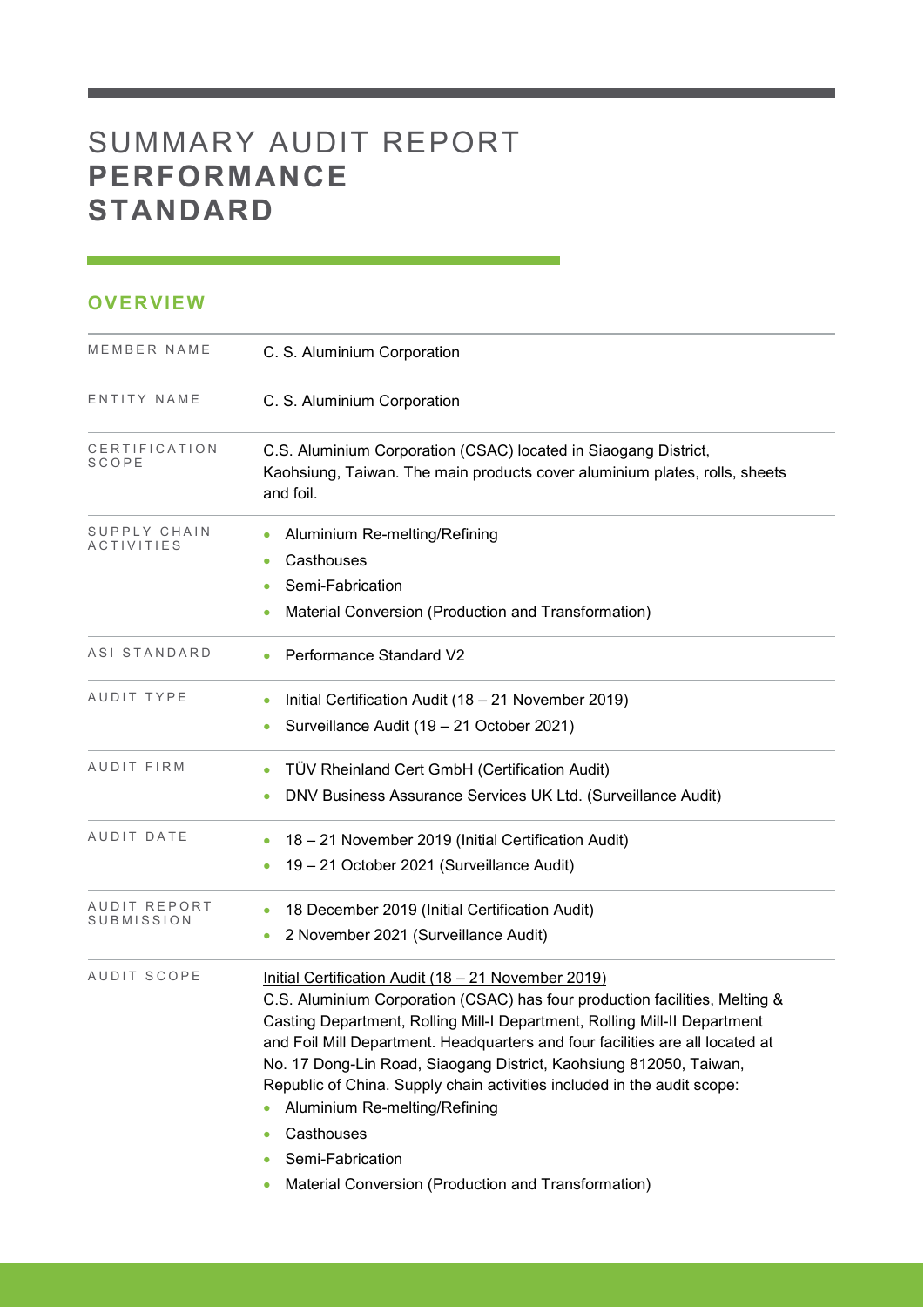|                                     | All relevant criteria in the ASI Performance Standard were included in the<br>audit scope.<br>Surveillance Audit (19 - 21 October 2021)<br>C.S. Aluminium Corporation (CSAC) has four production facilities, Melting &<br>Casting Department, Rolling Mill-I Department, Rolling Mill-II Department<br>and Foil Mill Department. Headquarters and four facilities are all located at<br>No. 17 Dong-Lin Road, Siaogang District, Kaohsiung 812050, Taiwan,<br>Republic of China. |
|-------------------------------------|----------------------------------------------------------------------------------------------------------------------------------------------------------------------------------------------------------------------------------------------------------------------------------------------------------------------------------------------------------------------------------------------------------------------------------------------------------------------------------|
|                                     | Supply chain activities included in the audit scope:                                                                                                                                                                                                                                                                                                                                                                                                                             |
|                                     | Aluminium Re-melting/Refining<br>Casthouses                                                                                                                                                                                                                                                                                                                                                                                                                                      |
|                                     | Semi-Fabrication<br>۰                                                                                                                                                                                                                                                                                                                                                                                                                                                            |
|                                     | Material Conversion (Production and Transformation)                                                                                                                                                                                                                                                                                                                                                                                                                              |
|                                     | All relevant criteria in the ASI Performance Standard were included in the<br>audit scope.                                                                                                                                                                                                                                                                                                                                                                                       |
| AUDIT<br>OUTCOME                    | Certification<br>۰                                                                                                                                                                                                                                                                                                                                                                                                                                                               |
| AUDIT<br>METHODOLOGY<br>DECLARATION | The Auditors confirm that:                                                                                                                                                                                                                                                                                                                                                                                                                                                       |
|                                     | The information provided by the Entity is true and accurate to the best<br>M<br>knowledge of the Auditor(s) preparing this report.                                                                                                                                                                                                                                                                                                                                               |
|                                     | The findings are based on verified Objective Evidence relevant to the<br>M<br>time period for the Audit, traceable and unambiguous.                                                                                                                                                                                                                                                                                                                                              |
|                                     | The Audit Scope and audit methodology are sufficient to establish<br>M<br>confidence that the findings are indicative of the performance of the<br>Entity's defined Certification Scope.                                                                                                                                                                                                                                                                                         |
|                                     | The Auditor(s) have acted in a manner deemed ethical, truthful, accurate<br>M<br>professional, independent and objective.                                                                                                                                                                                                                                                                                                                                                        |
| CERTIFICATION<br>PERIOD             | 10 February 2020 - 9 February 2023                                                                                                                                                                                                                                                                                                                                                                                                                                               |
| NEXT AUDIT<br>TYPE                  | Re-certification audit                                                                                                                                                                                                                                                                                                                                                                                                                                                           |
| NEXT AUDIT<br>DUE DATE              | 9 February 2023                                                                                                                                                                                                                                                                                                                                                                                                                                                                  |
| CERTIFICATE<br>NUMBER               | 70                                                                                                                                                                                                                                                                                                                                                                                                                                                                               |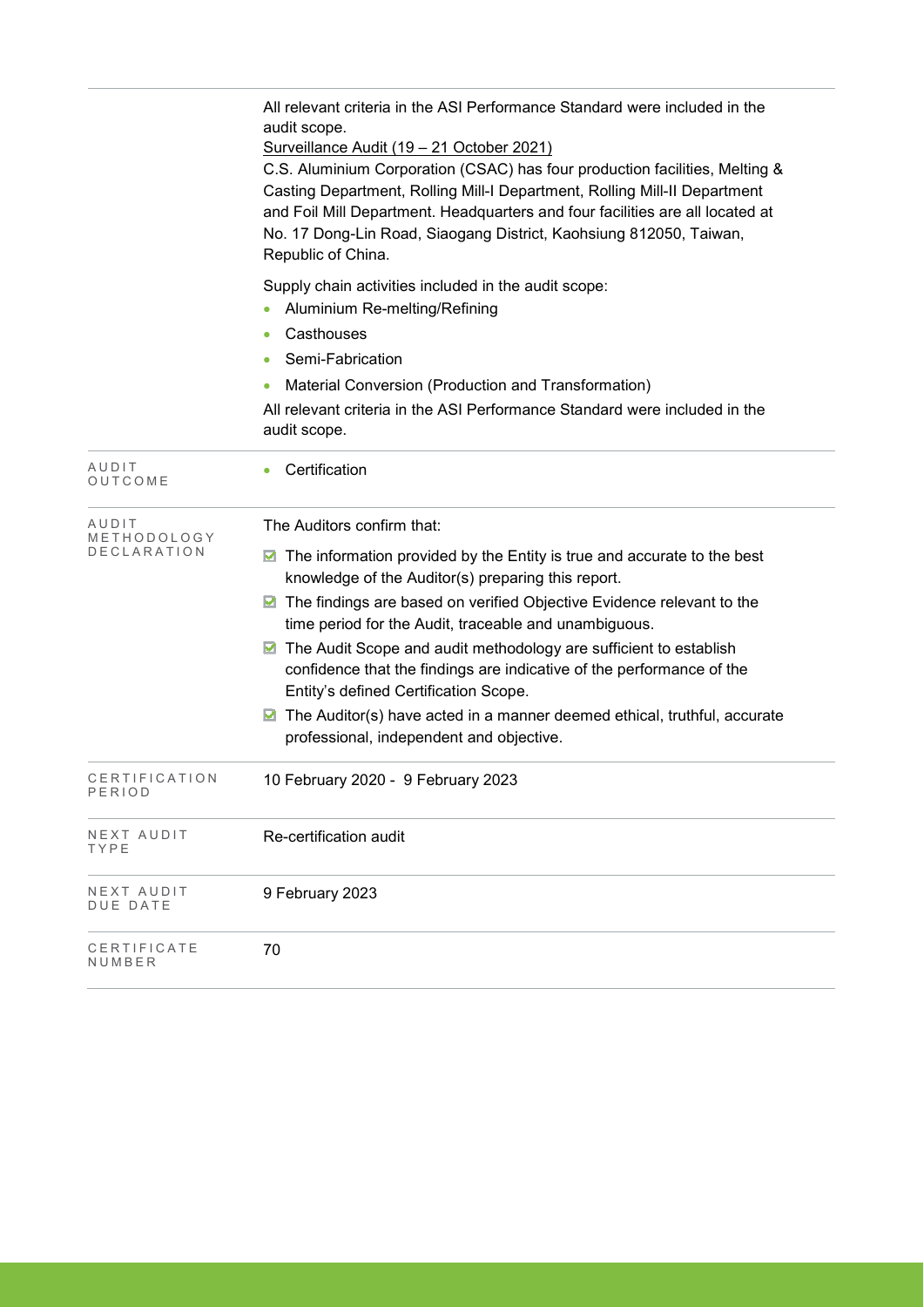## **SUMMARY OF FINDINGS**

| <b>CRITERION</b>                                                                 | <b>RATING</b>             | COMMENT                                                                                                                                                                                                                                                                                                                                                                                                                                                                                                                                                                                                                                                                                                                            |  |
|----------------------------------------------------------------------------------|---------------------------|------------------------------------------------------------------------------------------------------------------------------------------------------------------------------------------------------------------------------------------------------------------------------------------------------------------------------------------------------------------------------------------------------------------------------------------------------------------------------------------------------------------------------------------------------------------------------------------------------------------------------------------------------------------------------------------------------------------------------------|--|
| PRINCIPLE 1 BUSINESS INTEGRITY                                                   |                           |                                                                                                                                                                                                                                                                                                                                                                                                                                                                                                                                                                                                                                                                                                                                    |  |
| 1.1 Legal Compliance                                                             | Minor Non-<br>Conformance | The Entity has established a procedure to identify<br>the applicable legal law/regulations. The legal<br>department is responsible for the legal<br>law/regulation collection and assessment at least<br>once per year, address the legal law on labor,<br>ethics, health & safety and environment sections.<br>However, the training plan for 2021 for new workers<br>does not include the trainee information, so<br>therefore it cannot be confirmed whether workers<br>have attended the training.                                                                                                                                                                                                                             |  |
| 1.2 Anti-Corruption                                                              | Conformance               | The Entity has established an ethics<br>policy/procedure, which addresses anti-bribery and<br>corruption. The risk assessment on ethics is<br>conducted once per year. The ethics reporting<br>channel was communicated through the official<br>website and supplier compliance commitment<br>agreement. The Entity has conducted a due-<br>diligence investigation on the high risk positions in<br>the facility, such as purchase, sales, quality and<br>design departments. The Entity provides training on<br>ASI performance standards, addressing the ethics<br>policy and procedures. The updated CSR report for<br>the ethics reporting information is available. Please<br>refer to: https://www.csalu.com.tw/CSR/rep.htm |  |
| 1.3 Code of Conduct                                                              | Conformance               | The Entity has established their Code of Conduct<br>against the ASI performance standard, and<br>provides training to management and workers<br>annually. The Entity has communicated their Code<br>of Conduct to stakeholders and suppliers through<br>the official website and supplier compliance<br>commitment agreement. The detailed information of<br>code of conduct in the published 2020 CSR report,<br>please refer to:<br>https://www.csalu.com.tw/CSR/rep.htm                                                                                                                                                                                                                                                         |  |
| PRINCIPLE 2 POLICY & MANAGEMENT                                                  |                           |                                                                                                                                                                                                                                                                                                                                                                                                                                                                                                                                                                                                                                                                                                                                    |  |
| 2.1a Environmental, Social, and<br>Governance Policy (implement and<br>maintain) | Conformance               | An Environmental, Social, and Governance Policy<br>has been established on the Entity's Governance,<br>Environmental and Social performance Assurance<br>Manual. The Entity has obtained the ISO<br>14001:2015 Environmental Management Systems<br>and ISO 45001 Occupational Health and Safety<br>Systems certificate. Please refer to:<br>https://www.csalu.com.tw/Quality3.html                                                                                                                                                                                                                                                                                                                                                 |  |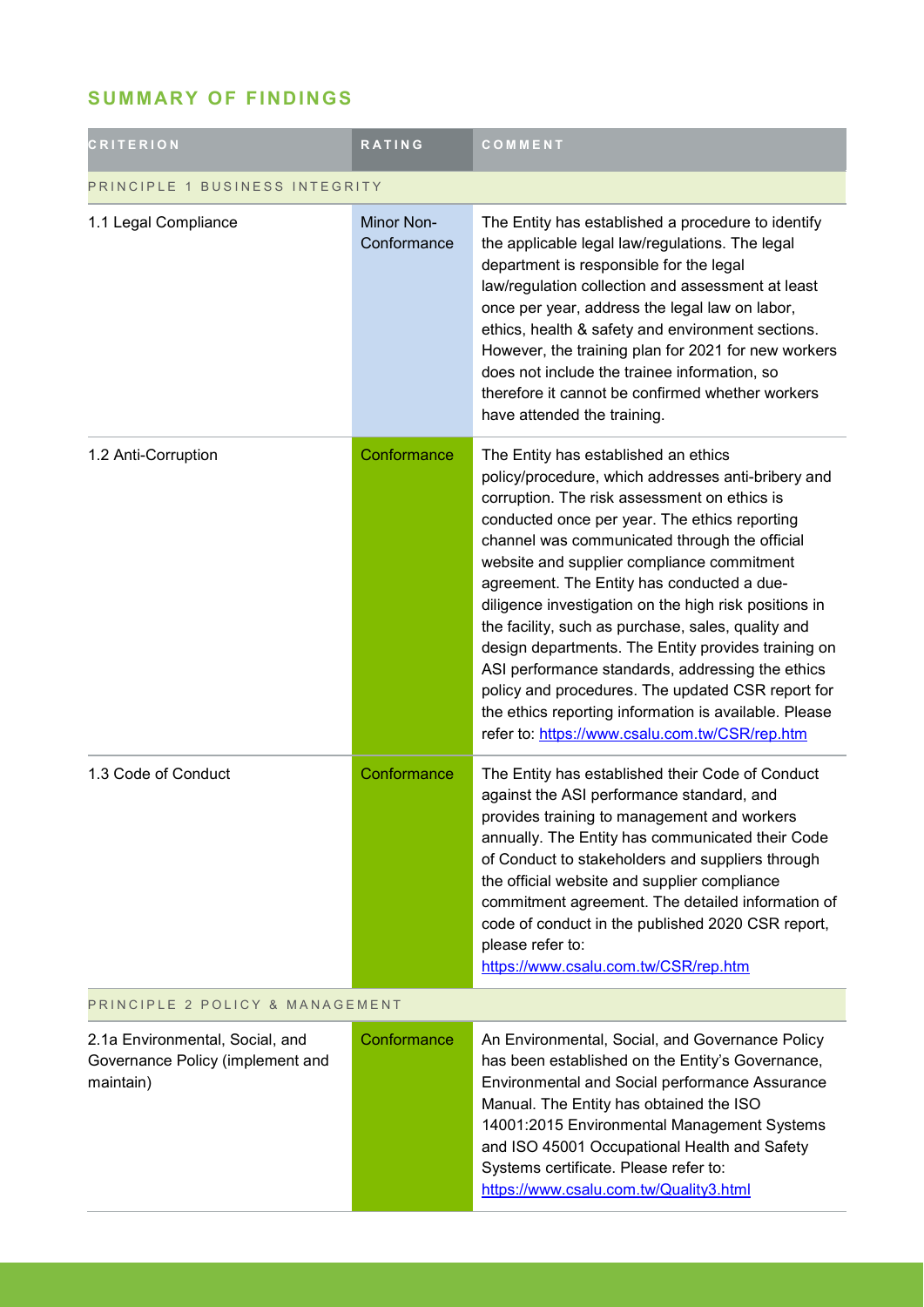| <b>CRITERION</b>                                                            | RATING                    | COMMENT                                                                                                                                                                                                                                                                                                                                                                                              |
|-----------------------------------------------------------------------------|---------------------------|------------------------------------------------------------------------------------------------------------------------------------------------------------------------------------------------------------------------------------------------------------------------------------------------------------------------------------------------------------------------------------------------------|
| 2.1b Environmental, Social, and<br>Governance Policy (senior<br>management) | Conformance               | The Entity's President is appointed as the senior<br>management representative for endorsing the<br>Environmental, Social, and Governance Policy,<br>which is shown on the CSAC Governance,<br>Environmental and Social performance Assurance<br>Manual. The responsibility was defined in the<br>appointment letter.                                                                                |
| 2.1c Environmental, Social, and<br>Governance Policy (communication)        | Conformance               | The Entity has established a Governance,<br>Environmental and Social performance Assurance<br>Manual including policies and procedures. The<br>policy regarding ASI compliance has been<br>accessed on the website publicly for the internal<br>and external interested parties. Please refer to:<br>https://www.csalu.com.tw/images/pdf/ASI_gov.pdf<br>External stakeholders can access the policy. |
| 2.2 Leadership                                                              | Conformance               | The Industrial Safety General Manager has been<br>appointed as the management representative as<br>having overall responsibility and authority for<br>ensuring conformance with the ASI Standard as per<br>the appointment letter issued.                                                                                                                                                            |
| 2.3a Environmental and Social<br>Management Systems<br>(environmental)      | Conformance               | The Entity has implemented and documented an<br>Environmental Management System and holds a<br>valid ISO 14001:2015 certificate (EMS 596611).<br>Please refer to:<br>https://www.csalu.com.tw/Quality3.html                                                                                                                                                                                          |
| 2.3b Environmental and Social<br>Management Systems (social)                | Conformance               | The Entity has established a management system<br>on social compliance based on the Entity's<br>Governance, Environmental and Social<br>performance Assurance Manual and includes<br>management provisions for preventing and<br>mitigating identified environmental, social and<br>occupational health and safety impacts                                                                           |
| 2.4 Responsible Sourcing                                                    | Minor Non-<br>Conformance | The provisions of responsible sourcing have been<br>presented in the Entity's Governance,<br>Environmental and Social performance Assurance<br>Manual, however the responsible sourcing Policy<br>has not been formally established.                                                                                                                                                                 |
| 2.5 Impact Assessments                                                      | Conformance               | Since November 2019 there has been no<br>equipment change, new installations or major<br>changes, and as such an impact assessment has<br>not been required.                                                                                                                                                                                                                                         |
| 2.6 Emergency Response Plan                                                 | Minor Non-<br>Conformance | The Entity has adequate and effective Emergency<br>Response Plans (ERP). This includes crisis<br>organization, communication guidelines and                                                                                                                                                                                                                                                          |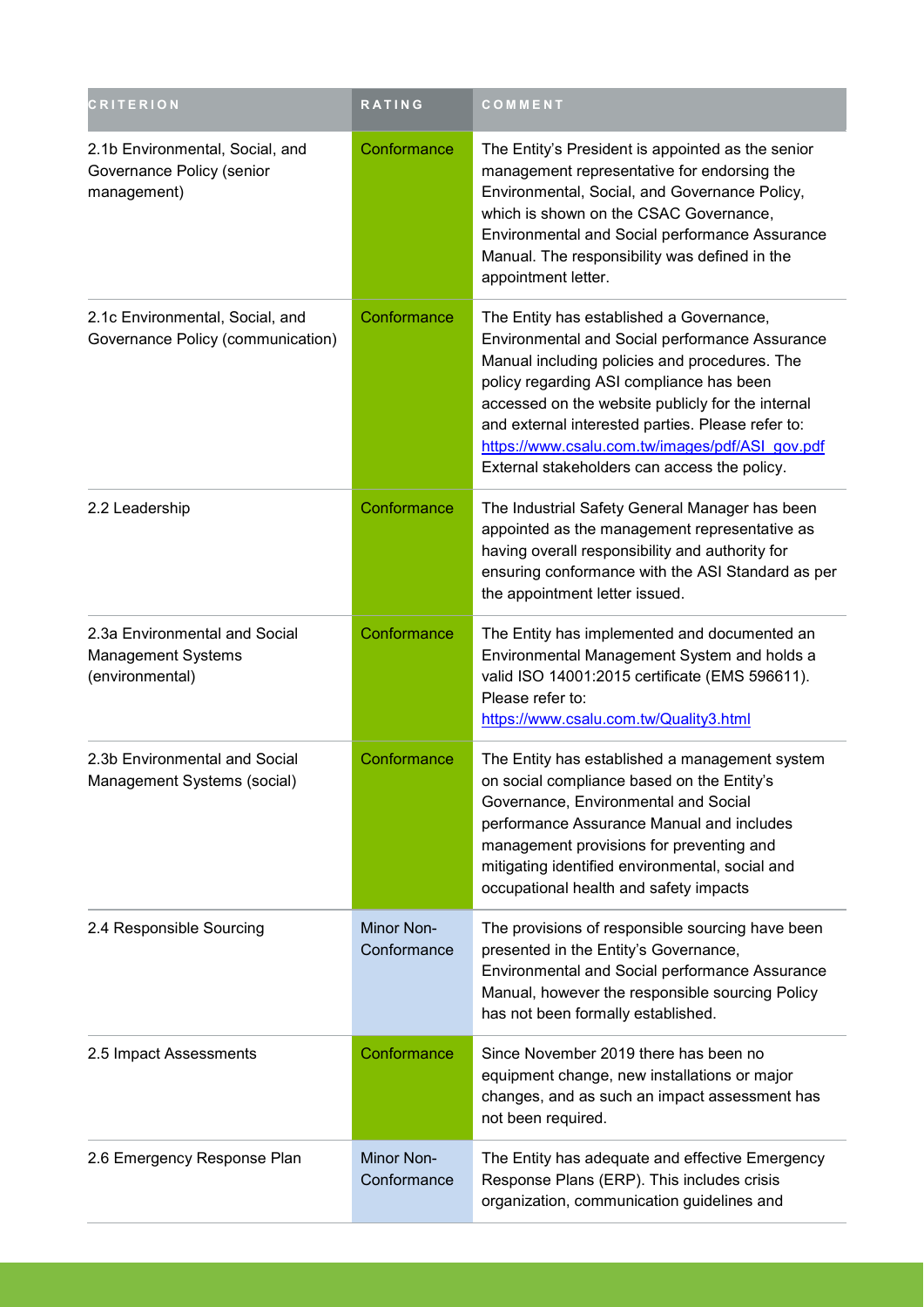| <b>CRITERION</b>                                              | <b>RATING</b>  | COMMENT                                                                                                                                                                                                                                                                                                                                                                                                        |
|---------------------------------------------------------------|----------------|----------------------------------------------------------------------------------------------------------------------------------------------------------------------------------------------------------------------------------------------------------------------------------------------------------------------------------------------------------------------------------------------------------------|
|                                                               |                | business recovery plans. The Emergency<br>Response Team (ERT) has been established and<br>been trained on an annual basis.<br>The emergency notification channels for potential<br>community, labor and human right emergency<br>incidents has been established. However, the<br>emergency response process for potential<br>community, labor and human right emergency<br>incidents has not been established. |
| 2.7 Mergers and Acquisitions                                  | Conformance    | The Entity has established a Governance,<br>Environmental and Social performance Assurance<br>Manual, which include the procedure for mergers<br>and acquisitions, but no such activity has happened<br>in past three years.                                                                                                                                                                                   |
| 2.8 Closure, Decommissioning and<br><b>Divestment</b>         | Conformance    | The Entity has established CSAC Governance,<br>Environmental and Social performance Assurance<br>Manual, which include the procedure for Closure,<br>Decommissioning and Divestment in accordance to<br>the requirement of ASI Performance Standard. But<br>no such case has been happened since operations<br>commenced in 1996.                                                                              |
| PRINCIPLE 3 TRANSPARENCY                                      |                |                                                                                                                                                                                                                                                                                                                                                                                                                |
| 3.1 Sustainability Reporting                                  | Conformance    | The Entity has developed and implemented<br>policies, systems, procedures and processes that<br>conform to the sustainability reporting<br>requirements. The Entity publicly discloses its<br>governance approach and CSR Report. Please<br>refer to: https://www.csalu.com.tw/CSR/rep.htm                                                                                                                     |
| 3.2 Non-compliance and liabilities                            | Conformance    | The Entity provides information on non-<br>compliances and liabilities. The Entity publicly<br>discloses its governance approach and CSR<br>Report. Please refer to:<br>https://www.csalu.com.tw/CSR/rep.htm                                                                                                                                                                                                   |
| 3.3a Payments to governments<br>(legal and contractual)       | Conformance    | The Entity has developed and implemented<br>policies, systems, procedures and processes that<br>conform to payments to government requirements.<br>The related payment supporting records have been<br>reviewed, which includes (as examples) air<br>pollution prevention fees, the treatment fees of land<br>and underground water used.                                                                      |
| 3.3b Payments to governments<br>(disclosure - bauxite mining) | Not Applicable | This criterion is not applicable to the Entity's<br>certification scope.                                                                                                                                                                                                                                                                                                                                       |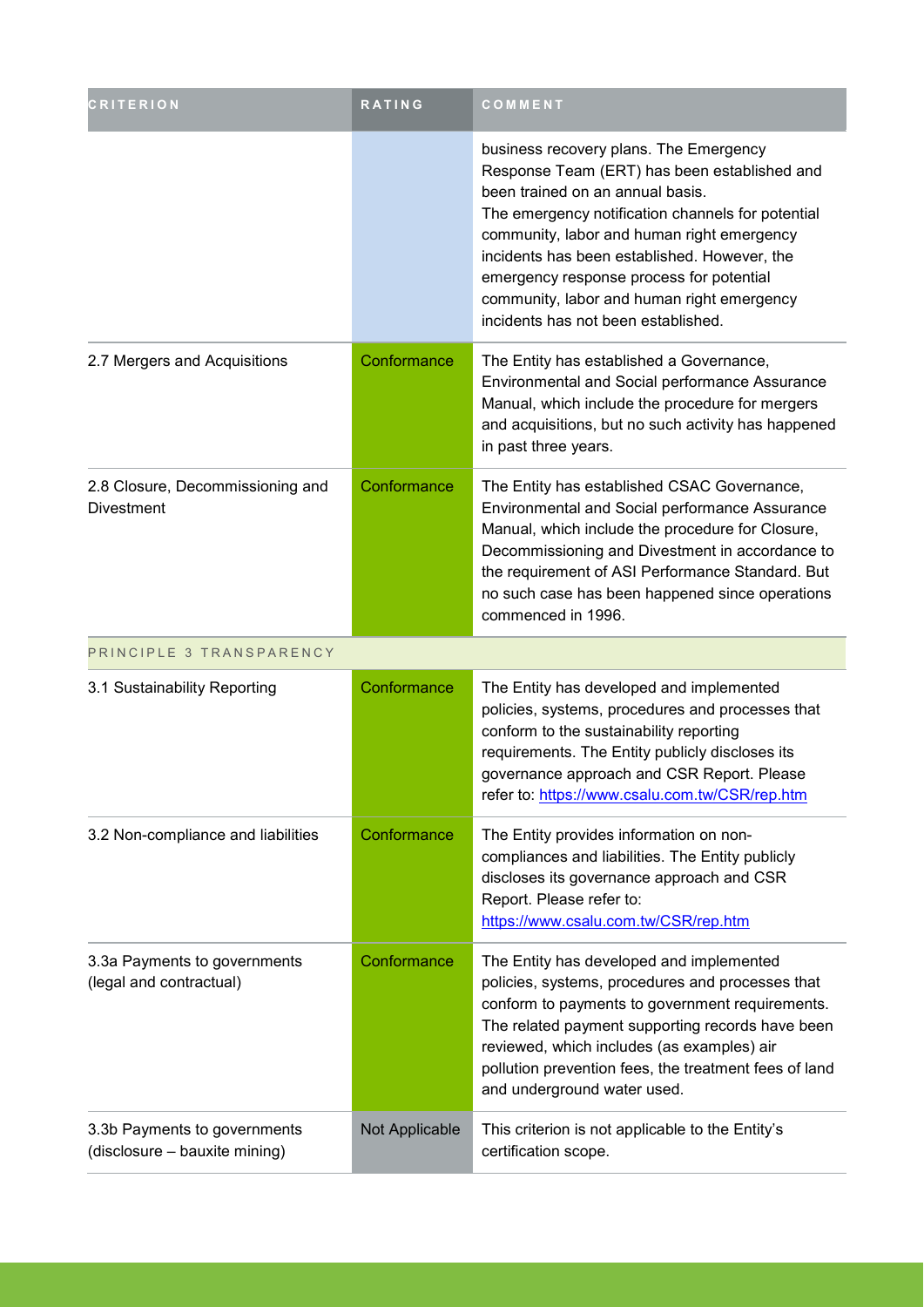| <b>CRITERION</b>                                                          | RATING                    | COMMENT                                                                                                                                                                                                                                                                                                                                                                                                                                                                                                                                                  |
|---------------------------------------------------------------------------|---------------------------|----------------------------------------------------------------------------------------------------------------------------------------------------------------------------------------------------------------------------------------------------------------------------------------------------------------------------------------------------------------------------------------------------------------------------------------------------------------------------------------------------------------------------------------------------------|
| 3.4 Stakeholder complaints,<br>grievances and requests for<br>information | Conformance               | An Internal and external Whistle-blowing/<br>Complaint/Grievance mechanism has been<br>implemented (includes a 'whistleblower' hotline,<br>mail address, and suggestion box). The related<br>information has been disclosed in the 2020 CSR<br>Report. Please refer to:<br>https://www.csalu.com.tw/CSR/rep.htm                                                                                                                                                                                                                                          |
| PRINCIPLE 4 MATERIAL STEWARDSHIP                                          |                           |                                                                                                                                                                                                                                                                                                                                                                                                                                                                                                                                                          |
| 4.1a Environmental Life Cycle<br>Assessment (life cycle impacts)          | Conformance               | The entity has developed and implemented<br>policies, systems, procedures and processes that<br>conform to these life cycle assessment (LCA)<br>requirements. The facility has established a plan to<br>finish LCA for all products. During the audit, LCAs<br>for all related products (aluminium plate, rolls,<br>sheets and foil) have been finished according to the<br>LCA management procedure and the LCA report<br>show the defined procedures and process are<br>followed accordingly. Please refer to:<br>https://www.csalu.com.tw/CSR/rep.htm |
| 4.1b Environmental Life Cycle<br>Assessment (cradle to gate)              | Conformance               | The Entity has developed and implemented<br>policies, systems, procedures and processes that<br>conform to LCA information requirements. The LCA<br>information for the related products (aluminium<br>plates, rolls, sheets and foil) have been disclosed in<br>the 2020 CSR Report for the accessibility of<br>interested parties (including customers). Please<br>refer to: https://www.csalu.com.tw/CSR/rep.htm                                                                                                                                      |
| 4.1c Environmental Life Cycle<br>Assessment (public communication)        | Conformance               | The Entity has developed and implemented<br>policies, systems, procedures and processes that<br>conform to LCA information requirements. The LCA<br>information for the related products (aluminium<br>plates, rolls, sheets and foil) have been disclosed in<br>the 2020 CSR Report for the accessibility of<br>interested parties (including customers). Please<br>refer to: https://www.csalu.com.tw/CSR/rep.htm                                                                                                                                      |
| 4.2 Product design                                                        | Minor Non-<br>Conformance | The Entity has established procedures for LCA in<br>products design process. The LCA shall consider<br>various environment impacts including energy<br>consumption, water, air emission and waste. At<br>present, GHG has been integrated into the design<br>process. The LCA information for the related<br>products (aluminium plates, rolls, sheets and foil)<br>have been completed and disclosed in the 2020<br>CSR Report, however the objectives for the design<br>and development process for products or                                        |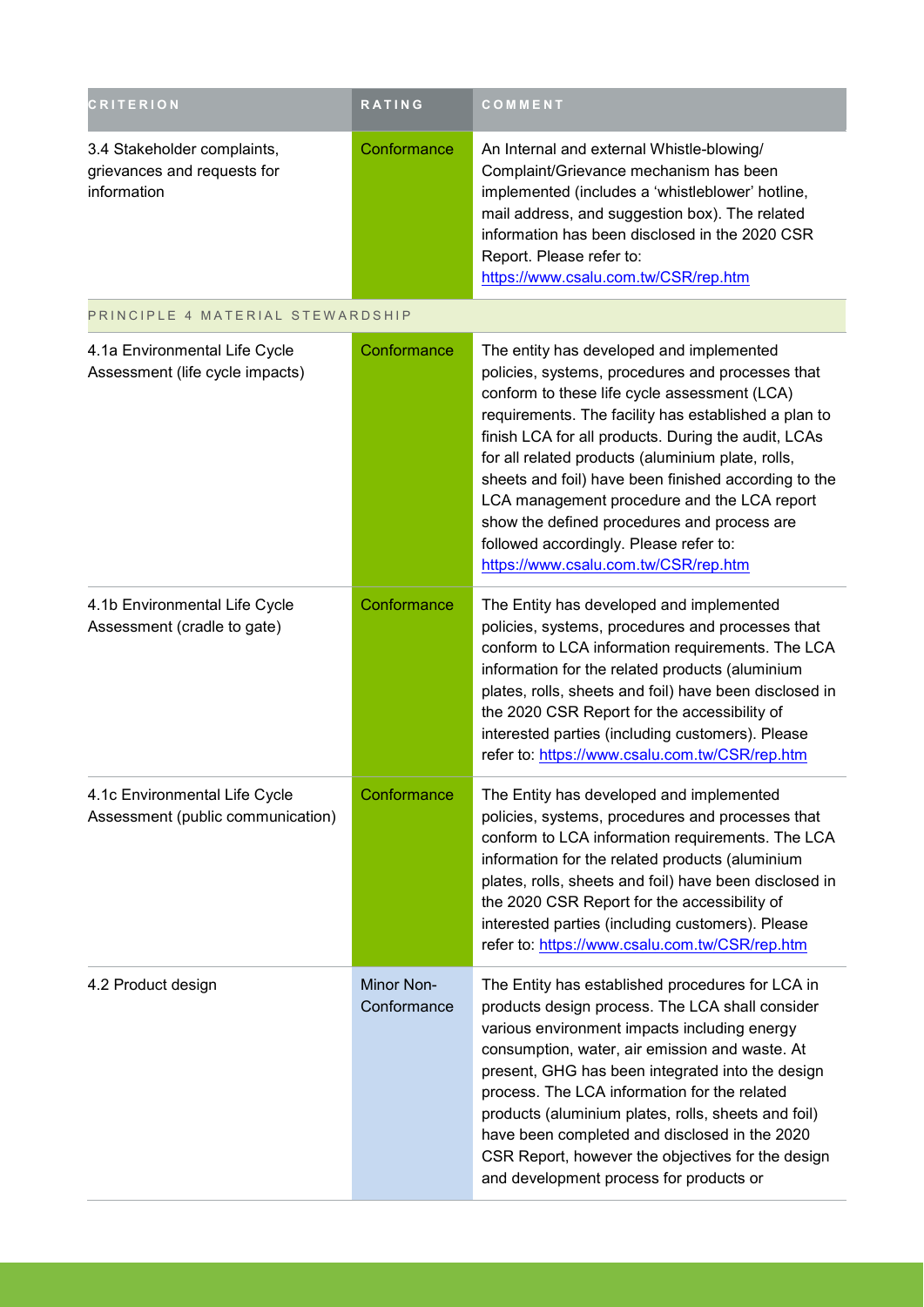| <b>CRITERION</b>                                                         | <b>RATING</b>             | COMMENT                                                                                                                                                                                                                                                                                                                                                                                                                                                                   |  |
|--------------------------------------------------------------------------|---------------------------|---------------------------------------------------------------------------------------------------------------------------------------------------------------------------------------------------------------------------------------------------------------------------------------------------------------------------------------------------------------------------------------------------------------------------------------------------------------------------|--|
|                                                                          |                           | components has not been established. Please refer<br>to: https://www.csalu.com.tw/CSR/rep.htm                                                                                                                                                                                                                                                                                                                                                                             |  |
| 4.3a Aluminium Process Scrap<br>(targets)                                | Conformance               | The Entity has established targets and<br>improvement programs for each process to reduce<br>scraps during production. All scrap material is<br>recycled by internal smelter workshop. The scrap<br>generated rate is reviewed by management on a<br>monthly basis to ensure targets are on track. The<br>target 100% of scrap for collection, recycling and/or<br>re-use is set in the 2020-2021 environmental<br>objective table.                                       |  |
| 4.3b Aluminium Process Scrap (alloy<br>separation)                       | Conformance               | The Entity has recycled aluminium storage and<br>delivery procedure to classify and dispose the<br>different kinds of aluminium scrap. All scrap is<br>classified by alloy separation and disposed at<br>different smelters. This is confirmed in the 2021<br>scrap aluminium recycling statistical records as well<br>as in periodical quality meeting minutes.                                                                                                          |  |
| 4.4a Collection and recycling of<br>products at end-of-life (strategy)   | Minor Non-<br>Conformance | The Entity has established a Business Raw<br>Material Management Procedure for the recycling<br>of products at end-of-life. The 2020 recycling<br>material purchasing agreement has been<br>established including specific timelines and<br>activities. However, the recycling target has not<br>been specified. As indicated in the 2021 recycling<br>material purchasing agreement, a total of 514<br>million tonnes of scrap aluminium has been<br>recycled by Entity. |  |
| 4.4b Collection and recycling of<br>products at end-of-life (engagement) | Conformance               | Excluding for the recycling of scrap aluminium<br>products from customers, the Entity has<br>established Business Raw Material Management<br>Procedure for recycling of scrap aluminium<br>products from other accessible sources. As<br>indicated in the 2021 recycling material purchasing<br>agreement, a total 68.28 million tonnes scrap<br>aluminium products have been recycled by the<br>Entity between 2019 and 2021.                                            |  |
| PRINCIPLE 5 GREENHOUSE GAS EMISSIONS                                     |                           |                                                                                                                                                                                                                                                                                                                                                                                                                                                                           |  |
| 5.1 Disclosure of GHG emissions<br>and energy use                        | Conformance               | The Entity has published the GHG (Green House<br>Gas) data in the annual CSR (Cooperate Social<br>Responsibility) report. Please refer to:<br>https://www.csalu.com.tw/CSR/rep.htm.<br>The GHG calculation has been validated by a<br>qualified third party.                                                                                                                                                                                                              |  |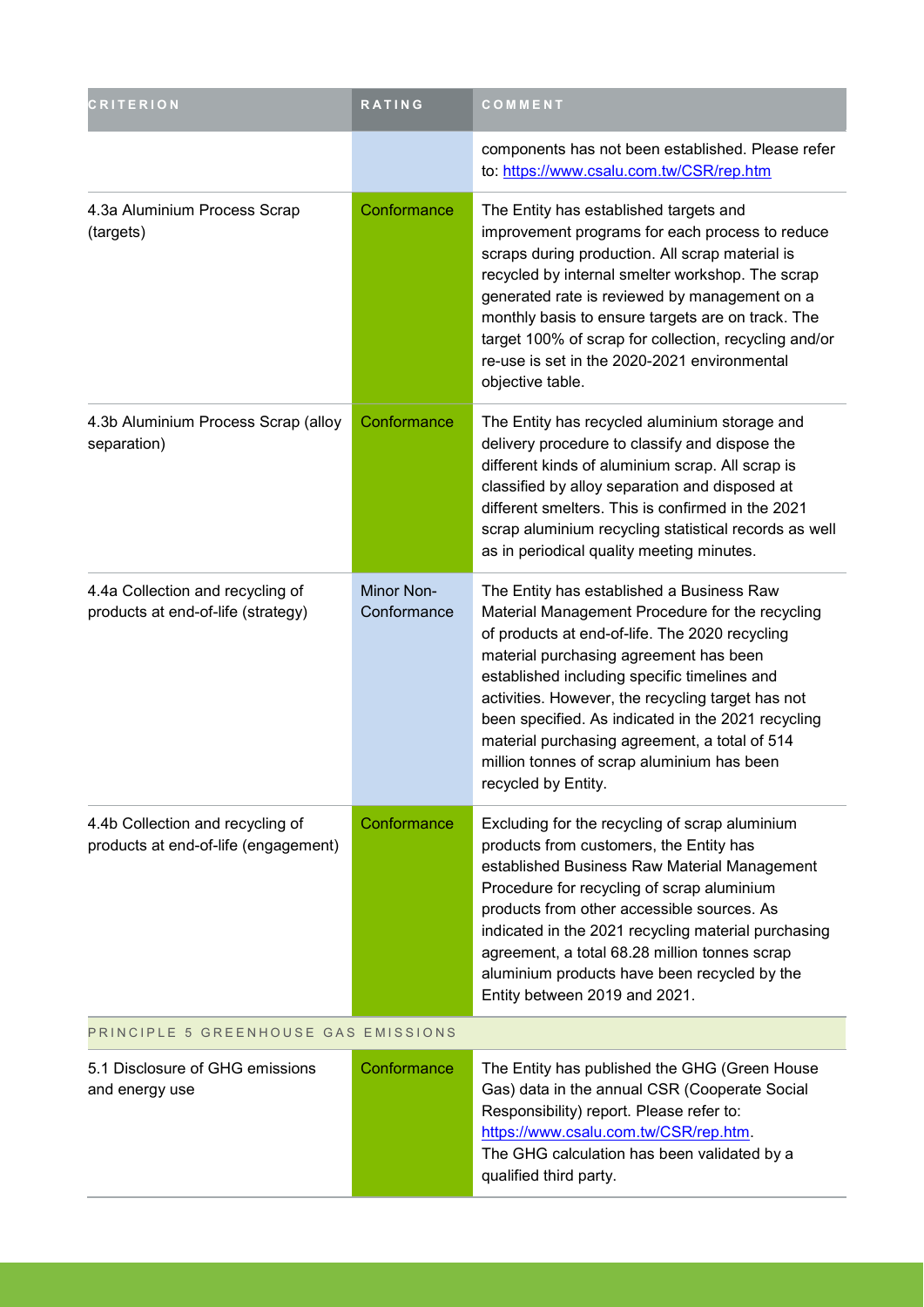| <b>CRITERION</b>                                      | <b>RATING</b>  | COMMENT                                                                                                                                                                                                                                                                                                                                                                                                                                                                                                                                                                                                                                                                                                                                                                                                                                                                                                                                         |
|-------------------------------------------------------|----------------|-------------------------------------------------------------------------------------------------------------------------------------------------------------------------------------------------------------------------------------------------------------------------------------------------------------------------------------------------------------------------------------------------------------------------------------------------------------------------------------------------------------------------------------------------------------------------------------------------------------------------------------------------------------------------------------------------------------------------------------------------------------------------------------------------------------------------------------------------------------------------------------------------------------------------------------------------|
| 5.2 GHG emissions reductions                          | Conformance    | The Entity has a plan in place to reduce GHG<br>emissions by 20% until 2030 based on the baseline<br>data for 2005. The target addresses the material<br>sources of both Direct and Indirect GHG Emissions.<br>The expressed indicator (energy intensity) of GHG<br>emissions in 2020 CSR report are 2,785 (Mcal/MT).<br>Please refer to:<br>https://www.csalu.com.tw/CSR/rep.htm                                                                                                                                                                                                                                                                                                                                                                                                                                                                                                                                                               |
| 5.3a Aluminium Smelting<br>(management system)        | Not Applicable | This criterion is not applicable to the Entity's<br>certification scope.                                                                                                                                                                                                                                                                                                                                                                                                                                                                                                                                                                                                                                                                                                                                                                                                                                                                        |
| 5.3b Aluminium Smelting (up to and<br>including 2020) | Not Applicable | This criterion is not applicable to the Entity's<br>certification scope.                                                                                                                                                                                                                                                                                                                                                                                                                                                                                                                                                                                                                                                                                                                                                                                                                                                                        |
| 5.3c Aluminium Smelting (after<br>2020)               | Not Applicable | This criterion is not applicable to the Entity's<br>certification scope.                                                                                                                                                                                                                                                                                                                                                                                                                                                                                                                                                                                                                                                                                                                                                                                                                                                                        |
| PRINCIPLE 6 EMISSIONS, EFFLUENTS AND WASTE            |                |                                                                                                                                                                                                                                                                                                                                                                                                                                                                                                                                                                                                                                                                                                                                                                                                                                                                                                                                                 |
| 6.1 Emissions to Air                                  | Conformance    | The Entity has established an air emission<br>inventory for all air emission sources and obtained<br>PDP (Pollution Discharge Permit) for all the outlets<br>(40 in total). The Entity has required qualified third<br>parties to monitor the outlets according to the<br>frequency requirements in the PDP. The Entity had<br>set and completed continually reduction targets for<br>particles, sulfides, oxynitride and VOCs (volatile<br>organic chemicals) from 2011 to 2018 as per legal<br>requirements. No further reduction target has been<br>set since 2019. The Entity has published the air<br>emission data in the Annual CSR Report. Please<br>refer to: https://www.csalu.com.tw/CSR/rep.htm                                                                                                                                                                                                                                     |
| 6.2 Discharges to Water                               | Conformance    | The Entity has established a wastewater inventory<br>to control and track discharges to water. All the<br>industrial wastewater is collected and treated by an<br>internal WWTP (wastewater treatment plant) prior<br>to discharging to Kaohsiung Linhai Linyuan & Dafa<br><b>Industrial Parks Combined Wastewater Treatment</b><br>Plant which is Government managed. The Entity<br>has established online monitoring system for the<br>final effluents and required qualified third party to<br>monitor the control indexes biannually. The Entity<br>has established the improving target as 8%<br>wastewater recycling as per CSR report and<br>achieved this target with the performance data as<br>9.6%. Wastewater information has been published<br>in the Annual CSR Report. Please refer to:<br>https://www.csalu.com.tw/CSR/rep.htm<br>As per the Water Pollution Control Measures and<br>Test Reporting Management Regulations, all |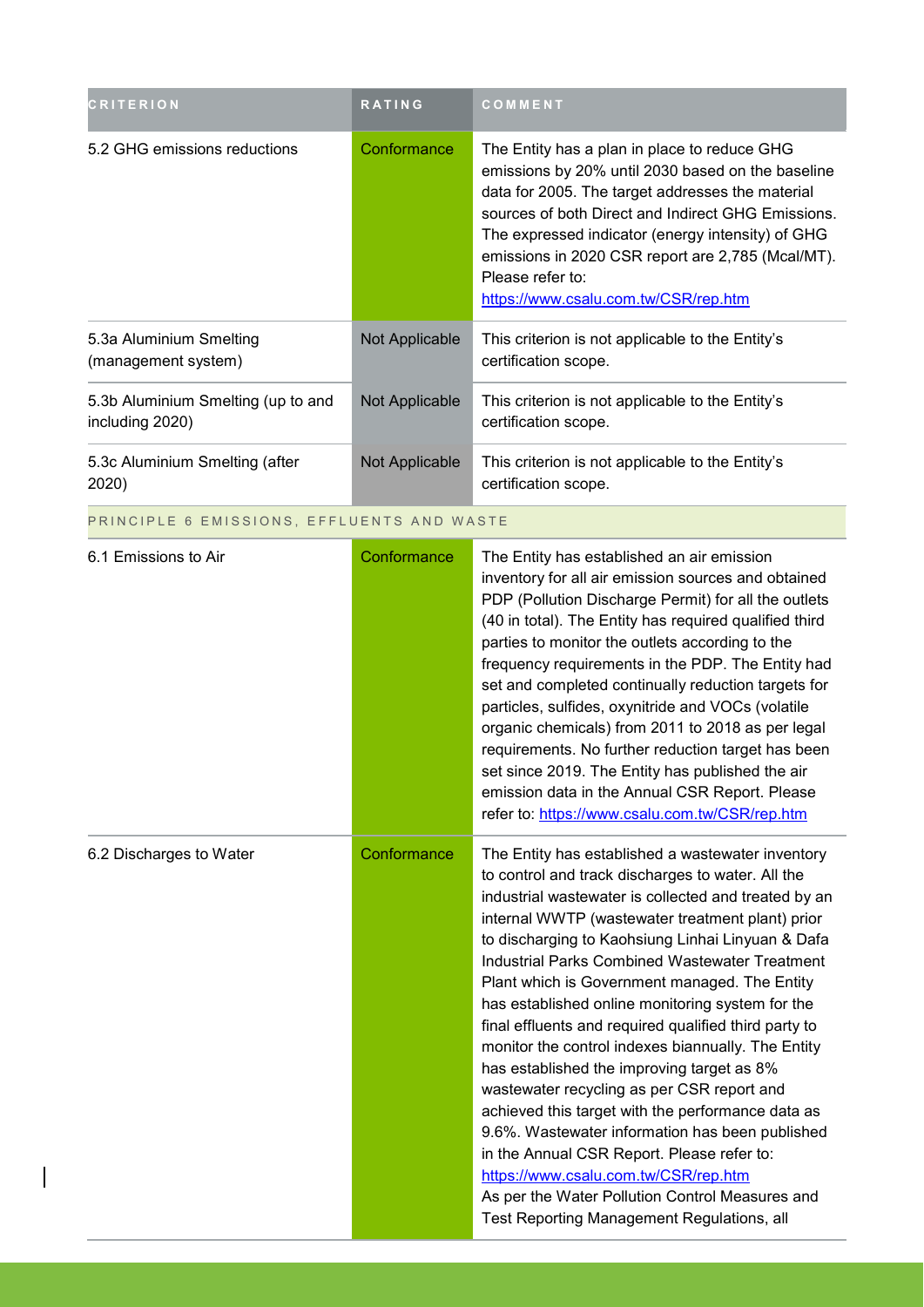| <b>CRITERION</b>                                                     | RATING      | COMMENT                                                                                                                                                                                                                                                                                                                                                                                                                                                                                                                                                                                                                                                                                                                                              |
|----------------------------------------------------------------------|-------------|------------------------------------------------------------------------------------------------------------------------------------------------------------------------------------------------------------------------------------------------------------------------------------------------------------------------------------------------------------------------------------------------------------------------------------------------------------------------------------------------------------------------------------------------------------------------------------------------------------------------------------------------------------------------------------------------------------------------------------------------------|
|                                                                      |             | related discharging pollutants have been measured<br>and monitored.                                                                                                                                                                                                                                                                                                                                                                                                                                                                                                                                                                                                                                                                                  |
| 6.3a Assessment and Management<br>of Spills and Leakage (assessment) | Conformance | Accident Identification and Response Management<br>Procedure clearly defines the procedure on how to<br>manage spills and leakages including the annual<br>conducting of an Environmental Aspect and Impact<br>Evaluation which includes spills and leakage. The<br>Entity has conducted leakage assessment on the<br>Environmental Aspect and Impact Evaluation Table<br>annually, and the latest assessment for wastewater<br>and air emissions was carried out in December<br>2020. The information of leakage drills is included<br>in the 2020 CSR Report. Please refer to:<br>https://www.csalu.com.tw/CSR/rep.htm                                                                                                                             |
| 6.3b Assessment and Management<br>of Spills and Leakage (management) | Conformance | Accident Identification and Response Management<br>Procedure clearly defines the procedure on how to<br>manage the spill and leakage including annually<br>conducting Environmental Aspect and Impact<br>Evaluation inclusive of spill and leakage. The Entity<br>has conducted leakage assessment on the<br>Environmental Aspect and Impact Evaluation Table<br>annually. The response and prevention information<br>of leakage drills carried out has been reflected in<br>the 2020 CSR report. Please refer to:<br>https://www.csalu.com.tw/CSR/rep.htm                                                                                                                                                                                           |
| 6.4a Reporting of Spills (immediate<br>disclosure)                   | Conformance | The Entity has clearly defined how to dispose and<br>report spills in the Accident Identification and<br>Response Management Procedure and Toxic<br>Chemical Control Procedure. If there is a spill or<br>leakage, the emergency response program will be<br>initiated and the ERT (Emergency Response<br>Team) will follow the procedure accordingly. The<br>Entity has conducted a spill drill annually to ensure<br>ERT members are familiar with the procedures. If<br>any spill occurs, the Entity will report the spill to<br>local authorities and impacted units and people<br>immediately and disclose it in the Annual CSR<br>Report. Please refer to:<br>https://www.csalu.com.tw/CSR/rep.htm.<br>No spill event has occurred since 2019. |
| 6.4b Reporting of Spills (regular<br>reporting)                      | Conformance | No spill event has occurred since 2019. The Entity<br>will report spills to local authorities, impacted units<br>and people immediately and disclose it in the<br>Annual CSR Report. Please refer to:<br>https://www.csalu.com.tw/CSR/rep.htm                                                                                                                                                                                                                                                                                                                                                                                                                                                                                                        |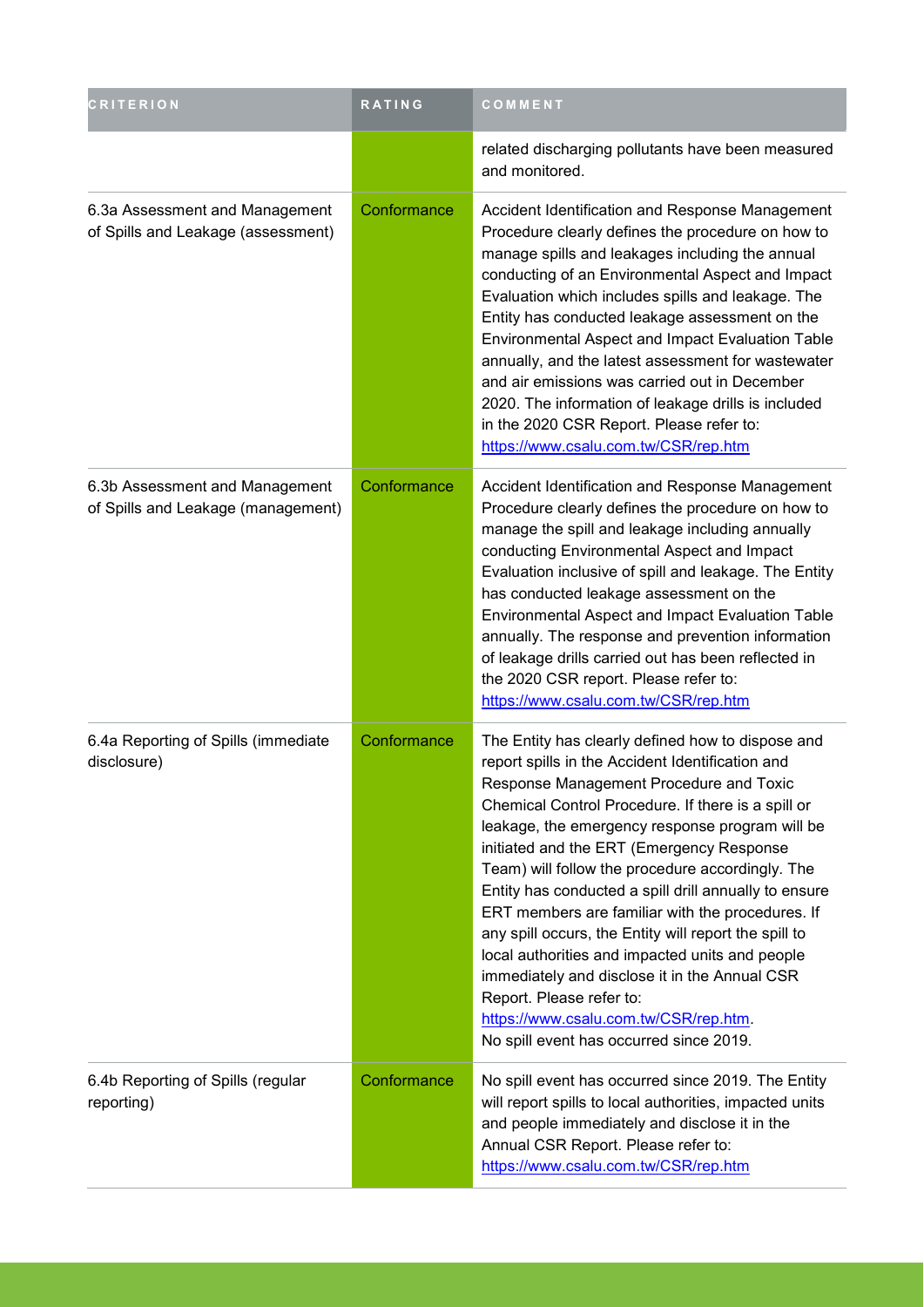| <b>CRITERION</b>                                                 | RATING         | COMMENT                                                                                                                                                                                                                                                                                                                              |
|------------------------------------------------------------------|----------------|--------------------------------------------------------------------------------------------------------------------------------------------------------------------------------------------------------------------------------------------------------------------------------------------------------------------------------------|
| 6.5a Waste management and<br>reporting (strategy)                | Conformance    | The Entity's Waste Management Procedure defines<br>the processes to collect and dispose all waste. The<br>Entity has continual improvement targets to reduce<br>the waste generation per unit. The targets set in the<br>environmental management program are reviewed<br>quarterly by management team.                              |
| 6.5b Waste management and<br>reporting (disclosure)              | Conformance    | The Entity has published the waste management<br>information in the Annual CSR Report. Please refer<br>to: https://www.csalu.com.tw/CSR/rep.htm                                                                                                                                                                                      |
| 6.6a Bauxite Residue (storage<br>construction)                   | Not Applicable | This criterion is not applicable to the Entity's<br>certification scope.                                                                                                                                                                                                                                                             |
| 6.6b Bauxite Residue (integrity<br>checks and controls)          | Not Applicable | This criterion is not applicable to the Entity's<br>certification scope.                                                                                                                                                                                                                                                             |
| 6.6c Bauxite Residue (water<br>discharge)                        | Not Applicable | This criterion is not applicable to the Entity's<br>certification scope.                                                                                                                                                                                                                                                             |
| 6.6d Bauxite Residue (marine and<br>aquatic environments)        | Not Applicable | This criterion is not applicable to the Entity's<br>certification scope.                                                                                                                                                                                                                                                             |
| 6.6e Bauxite Residue (start of the art<br>technologies)          | Not Applicable | This criterion is not applicable to the Entity's<br>certification scope.                                                                                                                                                                                                                                                             |
| 6.6f Bauxite Residue (remediation)                               | Not Applicable | This criterion is not applicable to the Entity's<br>certification scope.                                                                                                                                                                                                                                                             |
| 6.7a Spent Pot Lining (SPL) (storage<br>and management)          | Not Applicable | This criterion is not applicable to the Entity's<br>certification scope.                                                                                                                                                                                                                                                             |
| 6.7b Spent Pot Lining (SPL)<br>(recovery and recycling)          | Not Applicable | This criterion is not applicable to the Entity's<br>certification scope.                                                                                                                                                                                                                                                             |
| 6.7c Spent Pot Lining (SPL)<br>(Untreated SPL)                   | Not Applicable | This criterion is not applicable to the Entity's<br>certification scope.                                                                                                                                                                                                                                                             |
| 6.7d Spent Pot Lining (SPL) (review<br>of alternatives)          | Not Applicable | This criterion is not applicable to the Entity's<br>certification scope.                                                                                                                                                                                                                                                             |
| 6.7e Spent Pot Lining (SPL) (marine<br>and aquatic environments) | Not Applicable | This criterion is not applicable to the Entity's<br>certification scope.                                                                                                                                                                                                                                                             |
| 6.8a Dross (recovery)                                            | Conformance    | The Entity's Dross Management Procedure defines<br>process to collect and recycled the aluminium<br>dross. Prior to be sent to professional vendors, the<br>facility has processes in place to recycle the<br>aluminium internally. Presently nearly 100% of<br>aluminium dross is sold and recovered by the<br>external contractor. |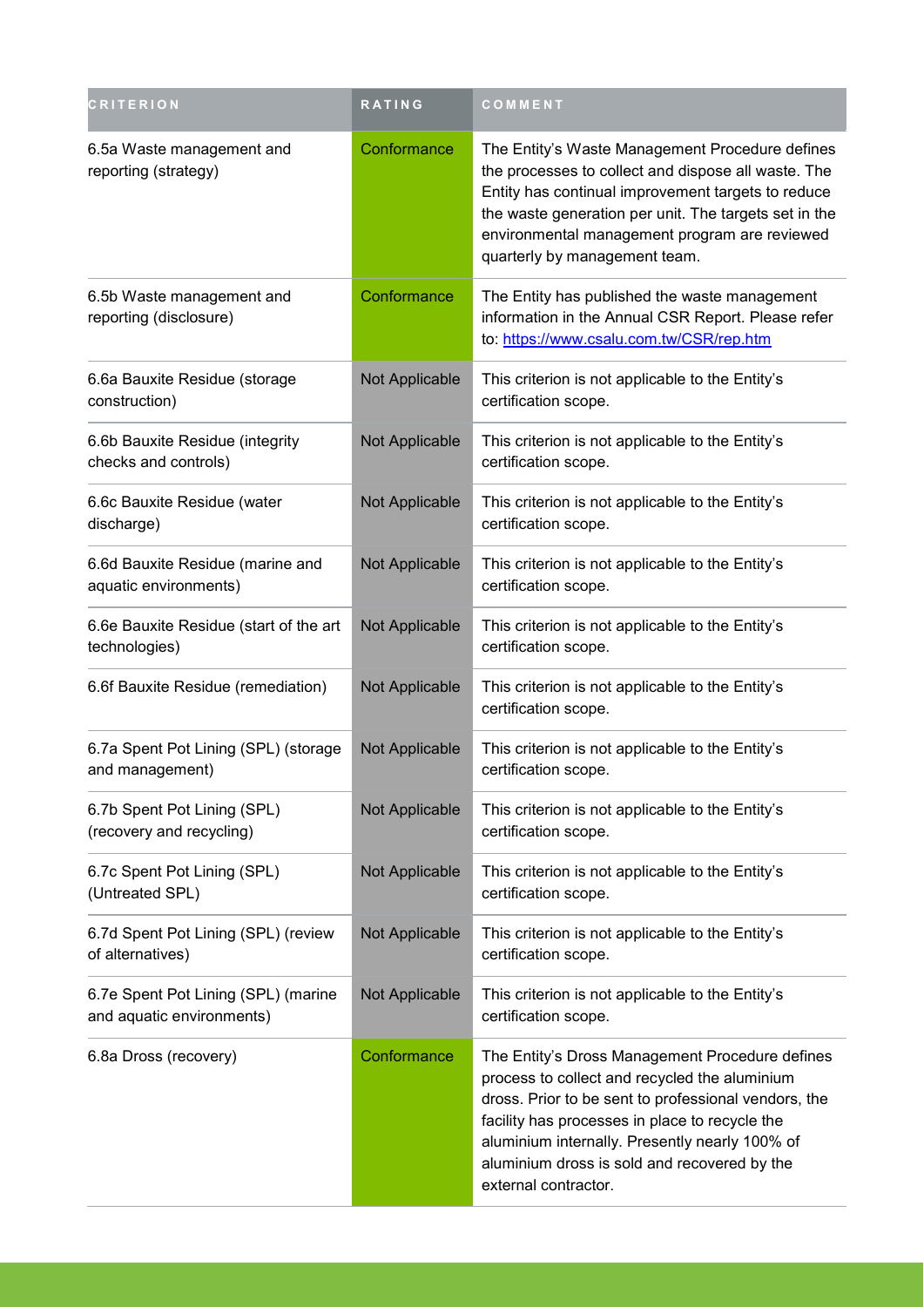| <b>CRITERION</b>                            | RATING      | COMMENT                                                                                                                                                                                                                                                                                                                                                             |
|---------------------------------------------|-------------|---------------------------------------------------------------------------------------------------------------------------------------------------------------------------------------------------------------------------------------------------------------------------------------------------------------------------------------------------------------------|
| 6.8b Dross (recycling)                      | Conformance | The final aluminium dross is 100% recycled and<br>recovered by an external contractor. It is<br>considered as a material rather than as waste.                                                                                                                                                                                                                      |
| 6.8c Dross (review of alternatives)         | Conformance | The Entity reviews on a monthly basis, dross<br>recycling management to seek improvement<br>programs to reduce the final dross. The final<br>aluminium dross is 100% recycled by an external<br>contractor. No landfilling of dross residue is<br>undertaken.                                                                                                       |
| PRINCIPLE 7 WATER STEWARDSHIP               |             |                                                                                                                                                                                                                                                                                                                                                                     |
| 7.1a Water assessment (mapping)             | Conformance | The Entity has assessed the water consumption<br>and established water mapping, which indicated the<br>water source is compliant with legal requirements<br>and approved by the local bureau. Please refer to:<br>https://www.csalu.com.tw/CSR/rep.htm                                                                                                              |
| 7.1b Water assessment (risk<br>assessment)  | Conformance | The Entity conducts a water risk assessment in the<br><b>Environmental Aspect and Impact Evaluation Table</b><br>annually according to Environmental Aspect and<br>Impact Evaluation Procedure. Please refer to:<br>https://www.csalu.com.tw/CSR/rep.htm                                                                                                            |
| 7.2a Water management<br>(management plans) | Conformance | The Entity has annual targets to continually reduce<br>the water consumption and has established<br>programs to achieve the targets according to Water<br>management procedure of mains water and<br>recycling water consumed. Please refer to:<br>https://www.csalu.com.tw/CSR/rep.htm                                                                             |
| 7.2b Water management<br>(monitoring)       | Conformance | The Entity has established annual targets to<br>continually reduce water consumption and has<br>established programs to achieve the targets<br>according to Water management procedure of<br>mains water and recycling water consumed. The<br>senior management team reviews quarterly the<br>targets and improvement programs to ensure they<br>are not off track. |
| 7.3 Disclosure of water usage and<br>risks  | Conformance | The water management procedure defines how to<br>publish the water management information and in<br>the Annual CSR Report. Please refer to:<br>https://www.csalu.com.tw/CSR/rep.htm.<br>The published information has been disclosed to<br>include material water-related risks and control<br>programs.                                                            |
| PRINCIPLE 8 BIODIVERSITY                    |             |                                                                                                                                                                                                                                                                                                                                                                     |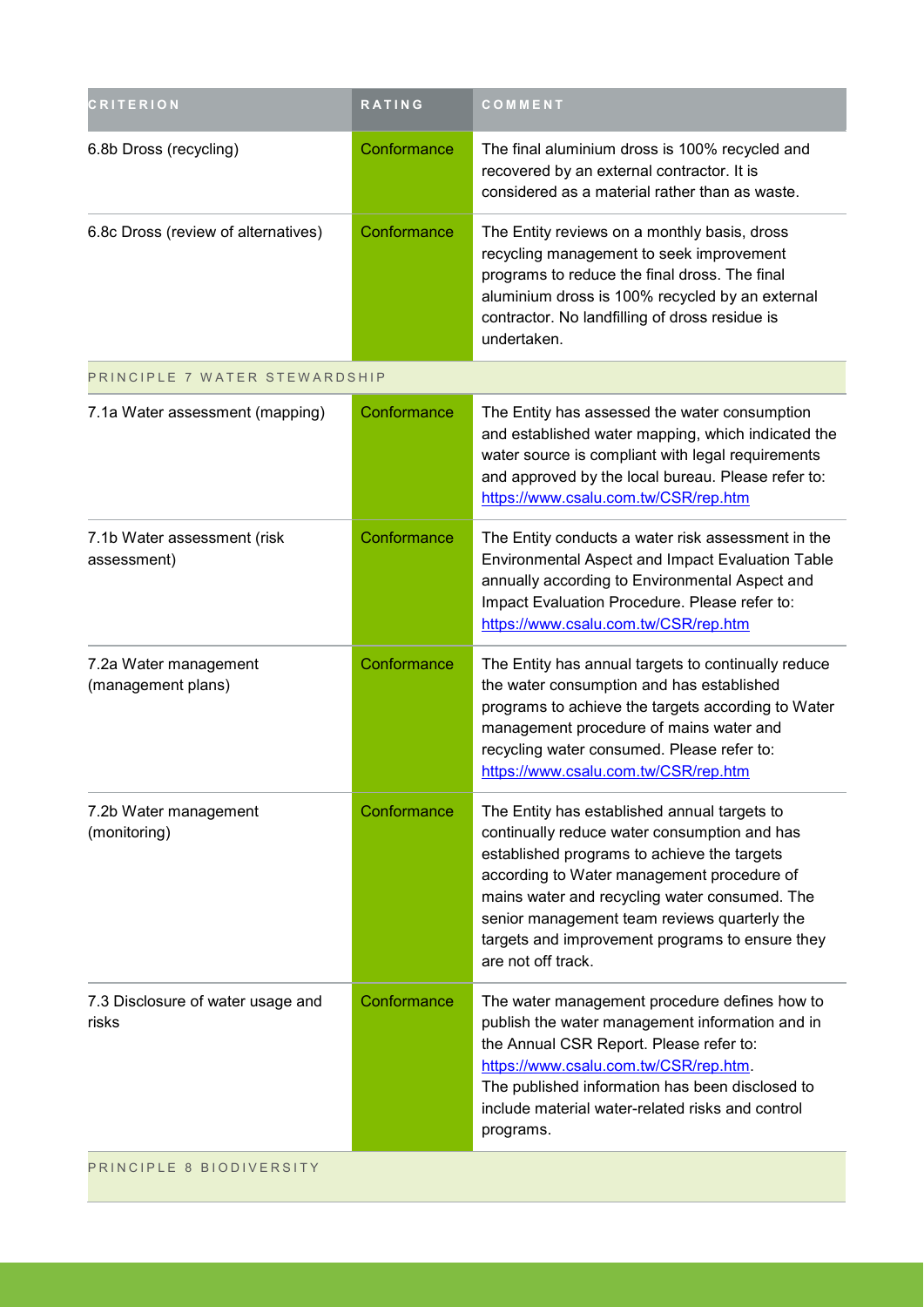| <b>CRITERION</b>                                                                          | <b>RATING</b>  | COMMENT                                                                                                                                                                                                                                                                                                                           |  |
|-------------------------------------------------------------------------------------------|----------------|-----------------------------------------------------------------------------------------------------------------------------------------------------------------------------------------------------------------------------------------------------------------------------------------------------------------------------------|--|
| 8.1 Biodiversity assessment                                                               | Conformance    | The Entity has conducted an annual biodiversity<br>assessment as per the ASI Performance<br>Assurance Management Manual. The Entity is<br>located within a government managed industrial<br>zone which is not a protected area. The<br>assessments have determined that the Entity has<br>no negative impact to the biodiversity. |  |
| 8.2a Biodiversity management<br>(biodiversity action plans)                               | Conformance    | According to the biodiversity assessment result as<br>per ASI Performance Assurance Management<br>Manual, the Entity has no risk of impacts on the<br>biodiversity, and no action plan is required.                                                                                                                               |  |
| 8.2b Biodiversity management<br>(consultation and mitigation<br>hierarchy)                | Conformance    | According to the biodiversity assessment as per<br>ASI Performance Assurance Management Manual,<br>the Entity has no risk of impacts on the biodiversity,<br>and no action plan with the Biodiversity Mitigation<br>Hierarchy is required.                                                                                        |  |
| 8.2c Biodiversity management<br>(reporting)                                               | Conformance    | According to the biodiversity assessment as per<br>ASI Performance Assurance Management Manual,<br>the Entity has no risk of impacts on the biodiversity,<br>and no action plan or public reporting is required.                                                                                                                  |  |
| 8.3 Alien Species                                                                         | Conformance    | The Entity has annually assessed and updated the<br>risks of alien species and taken control measures<br>for the high risks as per the alien species risk<br>assessment record in the year 2021.<br>The fumigation treatment record of the packaging<br>pallet has been reviewed.                                                 |  |
| 8.4a Commitment to "No Go" in<br>World Heritage properties<br>(exploration and new mines) | Not Applicable | This criterion is not applicable to the Entity's<br>certification scope.                                                                                                                                                                                                                                                          |  |
| 8.4b Commitment to "No Go" in<br>World Heritage properties (existing<br>operations)       | Not Applicable | This criterion is not applicable to the Entity's<br>certification scope.                                                                                                                                                                                                                                                          |  |
| 8.5a Mine rehabilitation (best<br>available techniques)                                   | Not Applicable | This criterion is not applicable to the Entity's<br>certification scope.                                                                                                                                                                                                                                                          |  |
| 8.5b Mine rehabilitation (financial<br>provisions)                                        | Not Applicable | This criterion is not applicable to the Entity's<br>certification scope.                                                                                                                                                                                                                                                          |  |
| PRINCIPLE 9 HUMAN RIGHTS                                                                  |                |                                                                                                                                                                                                                                                                                                                                   |  |
| 9.1a Human Rights Due Diligence<br>(policy)                                               | Conformance    | The Entity commits the whole group in its<br>Governance, Environmental and Social<br>performance Assurance Manual to compliance with<br>human rights. Please refer to:<br>https://www.csalu.com.tw/images/pdf/ASI_soc.pdf                                                                                                         |  |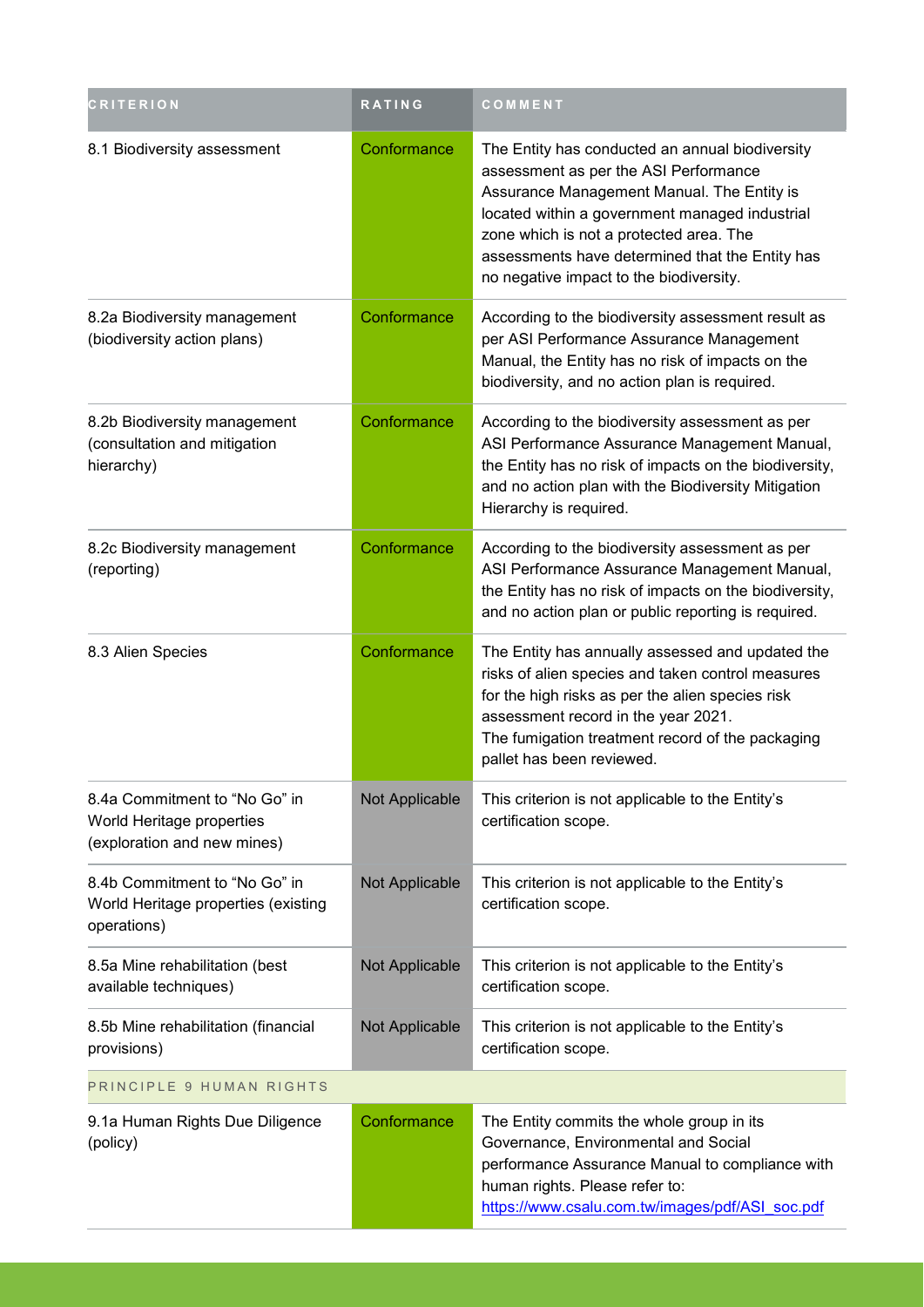| <b>CRITERION</b>                                 | <b>RATING</b>  | COMMENT                                                                                                                                                                                                                                                                                                                                                                              |
|--------------------------------------------------|----------------|--------------------------------------------------------------------------------------------------------------------------------------------------------------------------------------------------------------------------------------------------------------------------------------------------------------------------------------------------------------------------------------|
| 9.1b Human Rights Due Diligence<br>(process)     | Conformance    | The Entity has the process that seeks to identify,<br>prevent, mitigate and account for how it addresses<br>its actual and potential impacts on Human Rights<br>through an ASI Social Management Questionnaire.<br>No significant issue has been found. The Entity<br>identifies the risk of human rights and provides the<br>trainings for all employees.                           |
| 9.1c Human Rights Due Diligence<br>(remediation) | Conformance    | The Entity has implemented a process that seeks<br>to identify, prevent, mitigate and account for how it<br>addresses its actual and potential impacts on<br>Human Rights through ASI Social Management<br>Questionnaire. No remedial actions and controls<br>are required because of no adverse human rights<br>issues have been identified.                                        |
| 9.2 Women's Rights                               | Conformance    | Women's legal rights and interests are respected<br>throughout the Entity which includes equal rights in<br>gender, the ability to vote and be elected,<br>education, employment and promotion-related<br>opportunities, which is all stipulated in the<br>Governance, Environmental and Social<br>performance Assurance Manual. No complaint has<br>been received by women workers. |
| 9.3 Indigenous Peoples                           | Not Applicable | Not applicable, there are no Indigenous Peoples in<br>the areas where the Entity operates.                                                                                                                                                                                                                                                                                           |
| 9.4 Free, Prior, and Informed<br>Consent (FPIC)  | Not Applicable | Not applicable, there are no Indigenous Peoples in<br>the areas where the Entity operates.                                                                                                                                                                                                                                                                                           |
| 9.5 Cultural and sacred heritage                 | Not Applicable | Not applicable, as no cultural and sacred heritage<br>is affected by the Entity.                                                                                                                                                                                                                                                                                                     |
| 9.6a Resettlements (avoid or<br>minimise)        | Not Applicable | Not applicable, as no resettlement is applicable and<br>no local residents are affected by the Entity.                                                                                                                                                                                                                                                                               |
| 9.6b Resettlements (where<br>unavoidable)        | Not Applicable | Not applicable, as no resettlement is applicable and<br>no local residents are affected by the Entity.                                                                                                                                                                                                                                                                               |
| 9.7a Local Communities (rights and<br>interests) | Conformance    | The Entity has established a Governance,<br>Environmental and Social performance Assurance<br>Manual, and respected the legal and customary<br>rights, interests of local communities in their lands,<br>livelihoods and their use of natural resources.                                                                                                                             |
| 9.7b Local Communities (impacts)                 | Conformance    | The control measures for the identified impact on<br>local communities are established and<br>implemented. No complaint from the local<br>communities is received. Evidence of<br>communication of these actions and controls are                                                                                                                                                    |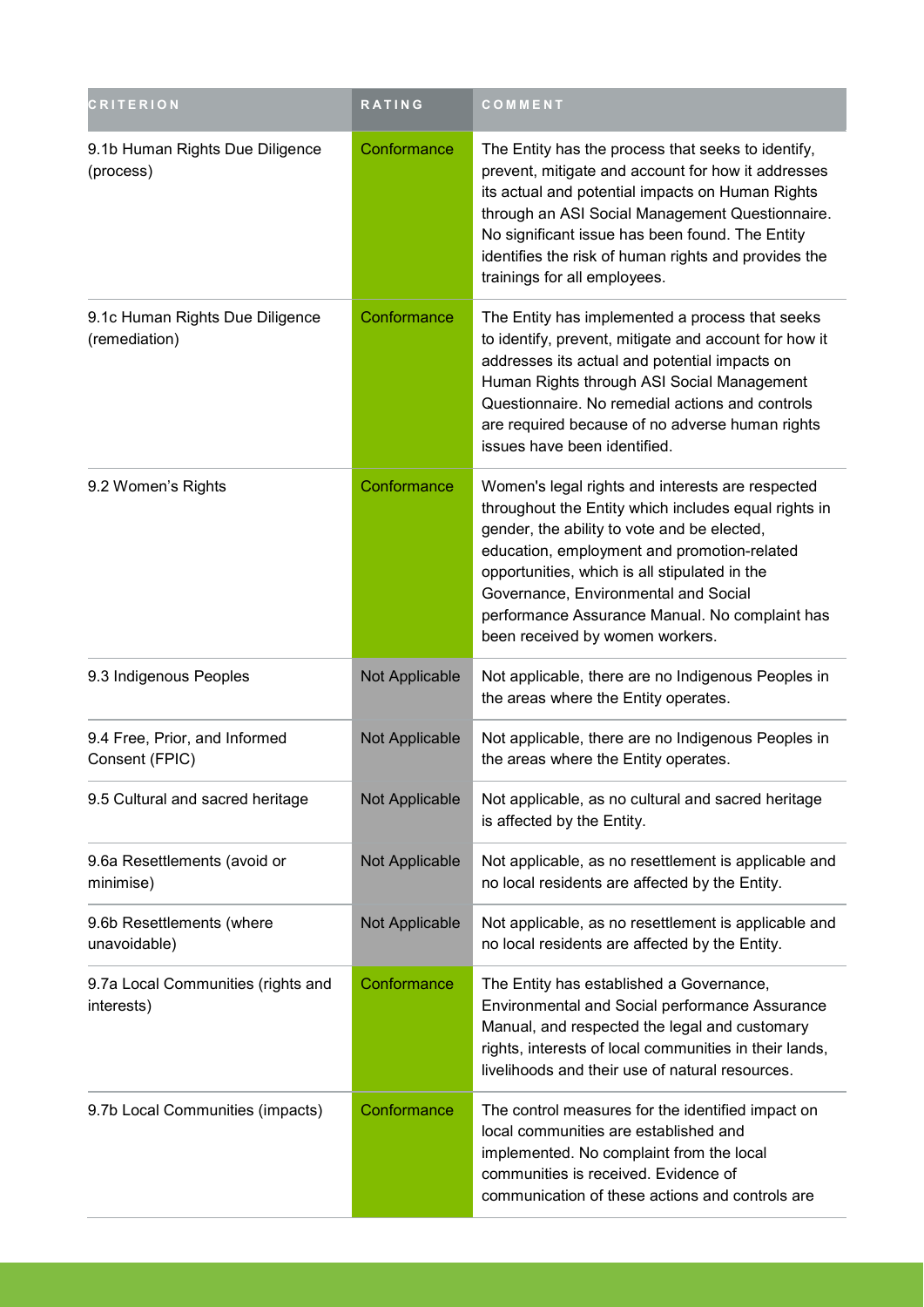| <b>CRITERION</b>                                                                                      | <b>RATING</b> | COMMENT                                                                                                                                                                                                                                                                                                                                                                                                                            |
|-------------------------------------------------------------------------------------------------------|---------------|------------------------------------------------------------------------------------------------------------------------------------------------------------------------------------------------------------------------------------------------------------------------------------------------------------------------------------------------------------------------------------------------------------------------------------|
|                                                                                                       |               | included in the 2020 CSR Report. Please refer to:<br>https://www.csalu.com.tw/CSR/rep.htm                                                                                                                                                                                                                                                                                                                                          |
| 9.7c Local Communities (livelihoods)                                                                  | Conformance   | The Entity has a close relationship with local<br>communities. All its employees are from the local<br>communities. The Entity supports several social<br>initiatives of the local communities. Please refer to:<br>https://www.csalu.com.tw/CSR/rep.htm                                                                                                                                                                           |
| 9.8 Conflict-Affected and High-Risk<br>Areas                                                          | Conformance   | The Entity has established a Governance,<br>Environmental and Social performance Assurance<br>Manual and has not contributed to armed conflict or<br>Human Rights abuses in Conflict-Affected and<br>High-Risk Areas. The investigation report confirms<br>that no materials come from Conflict-Affected and<br>High-Risk Areas.                                                                                                   |
| 9.9 Security practice                                                                                 | Conformance   | The security service is provided by the subsidiary<br>company of the parent company. The security<br>guards have been trained in the requirements of<br>the ASI performance standard. A documented<br>security agreement reflecting the respect of the<br>human rights and dignity of people has been<br>reviewed.                                                                                                                 |
| PRINCIPLE 10 LABOUR RIGHTS                                                                            |               |                                                                                                                                                                                                                                                                                                                                                                                                                                    |
| 10.1a Freedom of Association and<br><b>Right to Collective Bargaining</b><br>(freedom of association) | Conformance   | The Entity commits the whole group in its<br>Governance, Environmental and Social<br>performance Assurance Manual and Union Charter<br>to respect the workers' rights, including the respect<br>the rights of workers to associate freely in Labor<br>Union, seek representation and join worker councils<br>without interference to the extent possible under<br>applicable law, in line with the ILO conventions C87<br>and C98. |
| 10.1b Freedom of Association and<br><b>Right to Collective Bargaining</b><br>(collective bargaining)  | Conformance   | The Entity respects the rights of workers to<br>collective bargaining, participate in any collective<br>bargaining process in good faith to the extent<br>possible under applicable law and adhere to<br>collective bargaining agreements. The collective<br>bargaining agreement is available in the Entity,<br>signed on 21 August 2017 with a six year valid<br>period.                                                         |
| 10.1c Freedom of Association and<br><b>Right to Collective Bargaining</b><br>(alternative means)      | Conformance   | The Entity supports alternative means of freedom<br>of association and tight to collective bargaining for<br>workers by means of the worker committee<br>established in the Entity.                                                                                                                                                                                                                                                |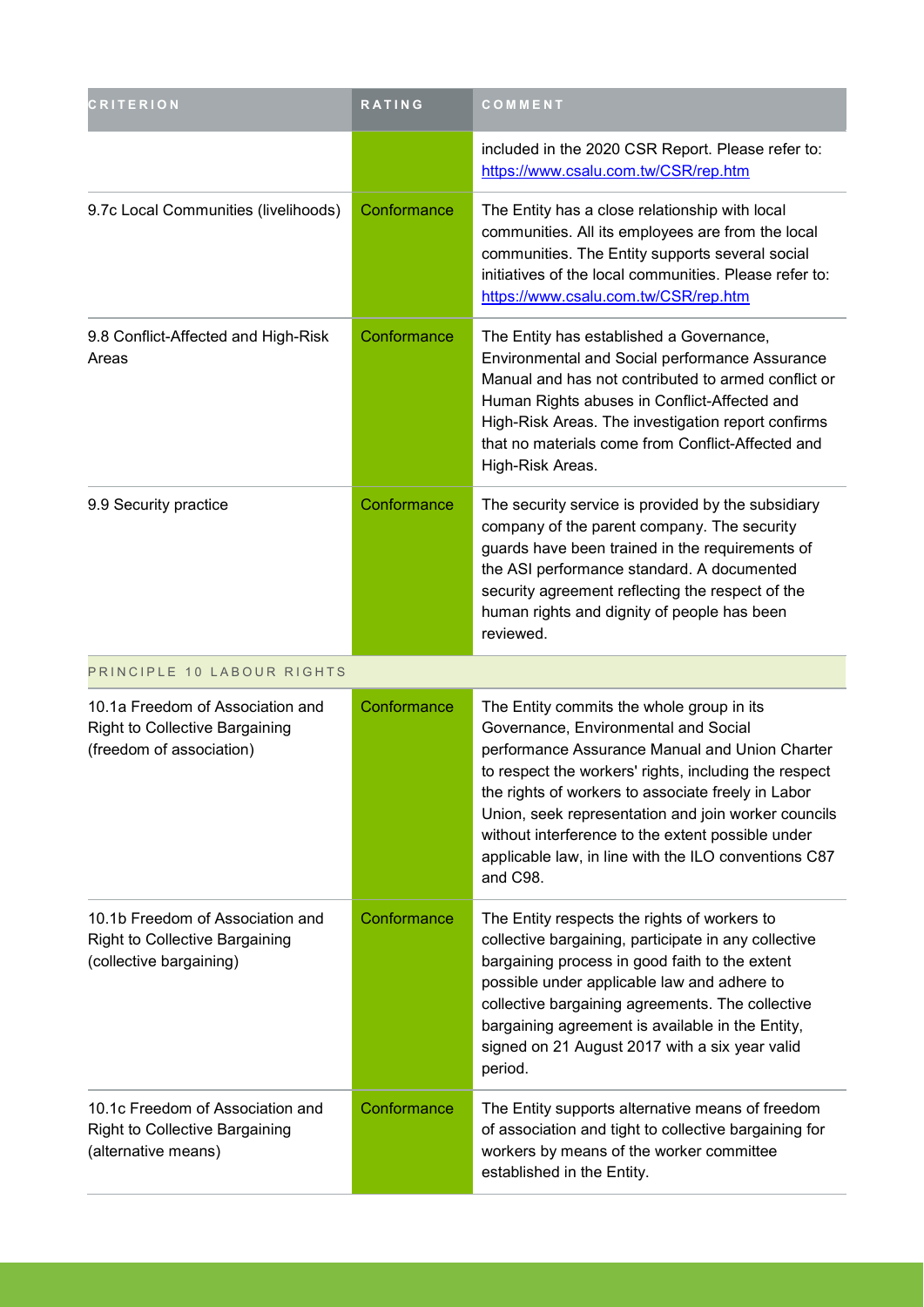| <b>CRITERION</b>                                  | RATING      | COMMENT                                                                                                                                                                                                                                                                                                                                                                                                                                               |
|---------------------------------------------------|-------------|-------------------------------------------------------------------------------------------------------------------------------------------------------------------------------------------------------------------------------------------------------------------------------------------------------------------------------------------------------------------------------------------------------------------------------------------------------|
| 10.2a Child Labour (minimum age)                  | Conformance | The Entity neither engages in or tolerates the use<br>of Child Labour as defined in ILO Conventions<br>C138 and C182, and complies with related national<br>and international law: A basic minimum working<br>age of 15 years. The minimum age in Entity is<br>above 24 years old.                                                                                                                                                                    |
| 10.2b Child Labour (hazardous)                    | Conformance | As per the Entity's employee manual, the Entity<br>does not support any kind of child labor. Young<br>workers are under special protection by Labor<br>Standards Law and not allowed to work in<br>hazardous working conditions. No child labor or<br>young worker is recruited in the Entity.                                                                                                                                                        |
| 10.2c Child Labour (worst forms)                  | Conformance | As per the Entity's Employee manual, the Entity is<br>not involved in or supporting Worst Forms of Child<br>Labor. The Entity commits itself, and expects its<br>contractors to comply with the prohibition of child<br>labor. No child labor is employed in the Entity.                                                                                                                                                                              |
| 10.3a Forced Labour (human<br>trafficking)        | Conformance | The Entity has established a Governance,<br>Environmental and Social performance Assurance<br>Manual and commits and expects its contractors to<br>comply with the prohibition of forced labor, slavery<br>and human trafficking. No type of forced labor was<br>noted in the Entity.                                                                                                                                                                 |
| 10.3b Forced Labour (deposits, fees,<br>advances) | Conformance | The Entity neither engages in or tolerates the use<br>of Forced Labor as defined in ILO Conventions<br>C29, along with Protocol P29 (2014) to this<br>Convention, and C105. The Entity is not require<br>any form of deposit, recruitment fee or equipment<br>advance from Workers either directly or through<br>employment or recruitment agencies. All<br>employees are employed directly. No deposits,<br>fees, or advances are paid by employees. |
| 10.3c Forced Labour (migrant<br>workers)          | Conformance | The Entity is not involved in forced labor. Workers<br>are all local citizens. The Entity neither engages in<br>or tolerates the use of Forced Labor as defined in<br>ILO Conventions C29, along with Protocol P29<br>(2014) to this Convention, and C105. The Entity<br>does not hire migrant Workers.                                                                                                                                               |
| 10.3d Forced Labour (debt bondage)                | Conformance | The Entity is not involved in forced labour. No<br>deposits or security payments are permitted. The<br>Entity neither engages in or tolerates the use of<br>Forced Labour as defined in ILO Conventions C29,<br>along with Protocol P29<br>(2014) to this Convention, and C105. The Entity                                                                                                                                                            |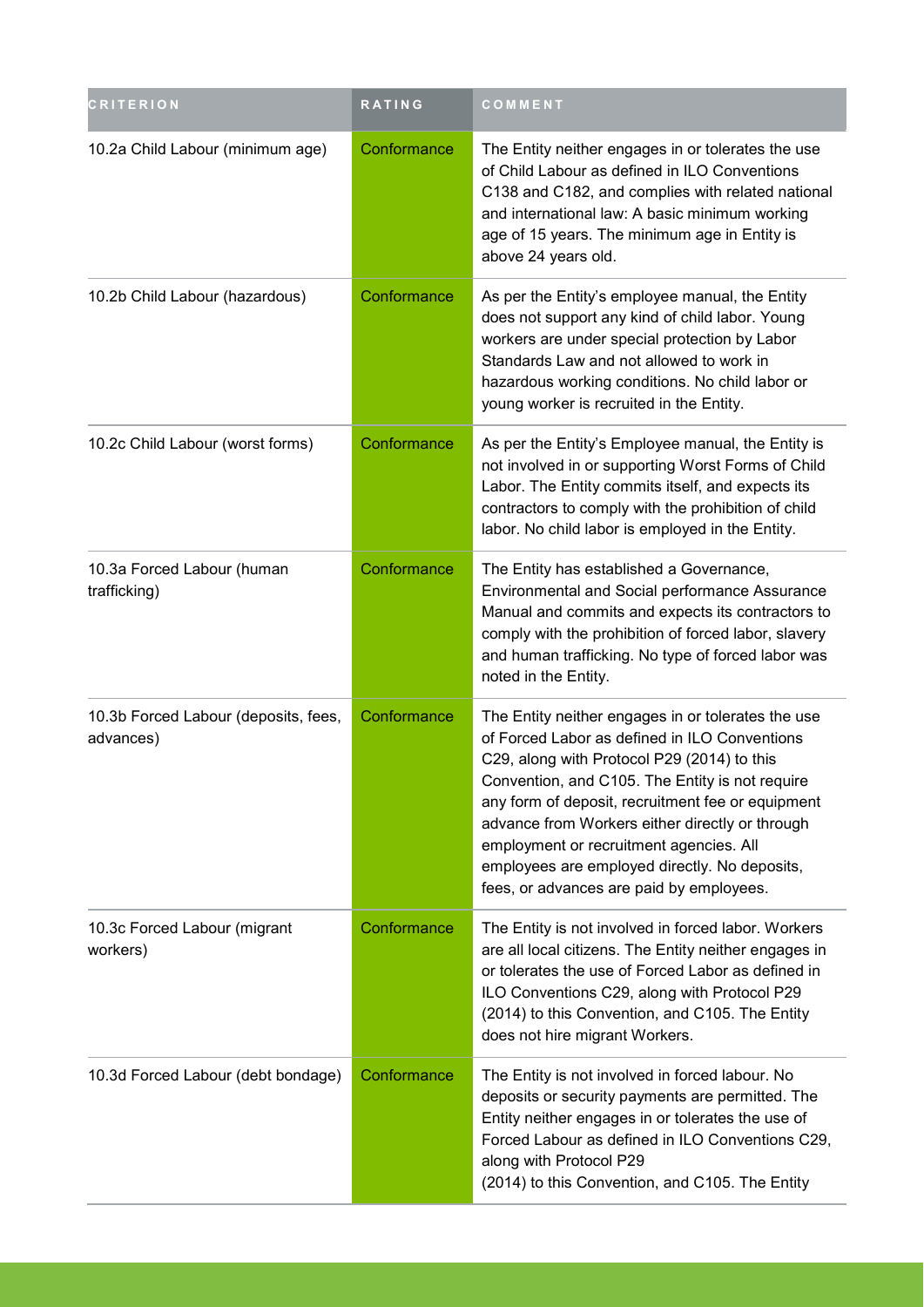| <b>CRITERION</b>                                                             | RATING      | COMMENT                                                                                                                                                                                                                                                                                                                                                                                                                                                                        |
|------------------------------------------------------------------------------|-------------|--------------------------------------------------------------------------------------------------------------------------------------------------------------------------------------------------------------------------------------------------------------------------------------------------------------------------------------------------------------------------------------------------------------------------------------------------------------------------------|
|                                                                              |             | does not hold workers in debt bondage or force<br>them to work in order to pay off a debt.                                                                                                                                                                                                                                                                                                                                                                                     |
| 10.3e Forced Labour (freedom of<br>movement)                                 | Conformance | The Entity neither engages in or tolerates the use<br>of Forced Labour as defined in ILO Conventions<br>C29, along with Protocol P29 (2014) to this<br>Convention, and C105. There is no restriction of<br>workers' movement in on-site housing.                                                                                                                                                                                                                               |
| 10.3f Forced Labour (retention of<br>identity papers, permits, certificates) | Conformance | The Entity neither engages in or tolerates the use<br>of Forced Labor as defined in ILO Conventions<br>C29, along with Protocol P29 (2014) to this<br>Convention, and C105. The Entity does not hold<br>any original document, passport or permit except<br>copies of identification is kept in personal files.                                                                                                                                                                |
| 10.3g Forced Labour (freedom to<br>terminate employment)                     | Conformance | The Entity neither engages in or tolerates the use<br>of Forced Labour as defined in ILO Conventions<br>C29, along with Protocol P29 (2014) to this<br>Convention, and C105. The date for announced<br>termination of the working contract is regulated in<br>the labor contract.                                                                                                                                                                                              |
| 10.4 Non-Discrimination                                                      | Conformance | The Entity is committed to non-discrimination. No<br>case of discrimination has been received.                                                                                                                                                                                                                                                                                                                                                                                 |
| 10.5 Communication and<br>engagement                                         | Conformance | The Entity encourage workers to participant in the<br>ASI management system, direct and frequent<br>communication with workers and the<br>representatives of the worker committee. The<br>collective bargaining agreement (2017) prohibits<br>that the workers involving with the communication<br>of working right treat as threat of reprisal,<br>intimidation or harassment.<br>Positive working climate and direct communication<br>were mentioned by workers interviewed. |
| 10.6 Disciplinary practices                                                  | Conformance | The Entity respects employees. Disciplinary<br>measures are in compliance with legal<br>requirements with the confirmation of workers<br>interviewed.                                                                                                                                                                                                                                                                                                                          |
| 10.7a Remuneration (living wage)                                             | Conformance | The wage is in compliance with the legal standard,<br>and meets the basic needs of workers.                                                                                                                                                                                                                                                                                                                                                                                    |
| 10.7b Remuneration (method of<br>payment)                                    | Conformance | All payments are documented and submitted twice<br>per month to employees' bank accounts, those<br>which are fully compliance with the legal<br>requirement including the overtime payment of<br>onsite contractors.                                                                                                                                                                                                                                                           |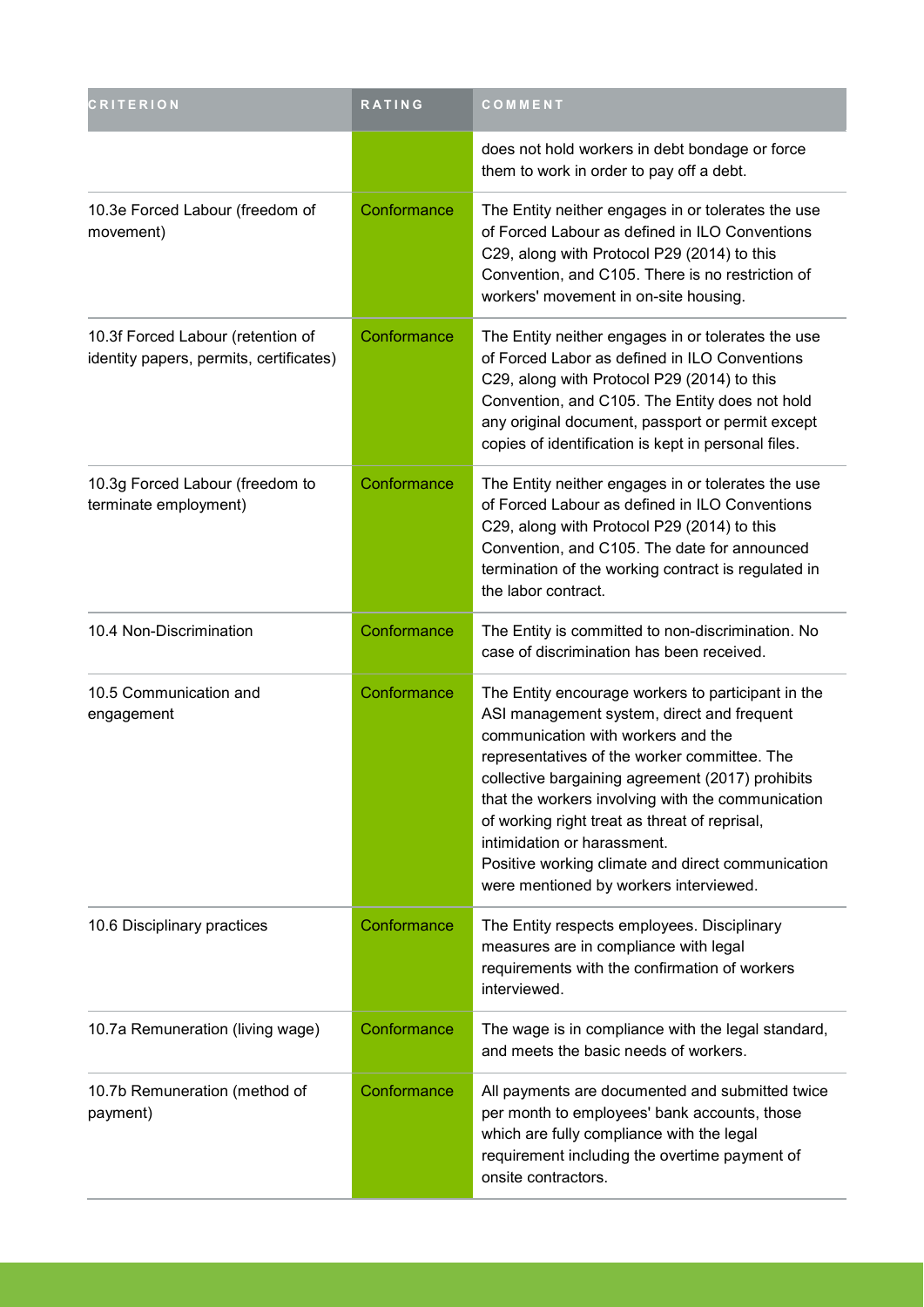| <b>CRITERION</b>  | <b>RATING</b>                    | <b>COMMENT</b>                                                                                                                                                                                                                                                                                                                                                                                                                                                |
|-------------------|----------------------------------|---------------------------------------------------------------------------------------------------------------------------------------------------------------------------------------------------------------------------------------------------------------------------------------------------------------------------------------------------------------------------------------------------------------------------------------------------------------|
| 10.8 Working Time | <b>Minor Non-</b><br>Conformance | Working hours are recorded through electronic<br>attendance system effectively. Working hours and<br>rest days are monitored monthly based on the<br>methods specified in the Entity's Governance,<br>Environmental and Social performance Assurance<br>Manual. As per updated ASI Social Management<br>Questionnaires for 2021, the overtime working is<br>rated as medium risk, however no related<br>remediation plan or actions have been<br>implemented. |

#### PRINCIPLE 11 OCCUPATIONAL HEALTH AND SAFETY

| 11.1a Occupational Health and<br>Safety (OH&S) Policy (policy)                          | Conformance | The Entity has obtained a valid ISO 45001:2018<br>certificate valid until April 2024 with findings and<br>opportunities raised. The Entity has taken adequate<br>and effective corrective and preventive actions for<br>all findings.                                                                    |
|-----------------------------------------------------------------------------------------|-------------|----------------------------------------------------------------------------------------------------------------------------------------------------------------------------------------------------------------------------------------------------------------------------------------------------------|
| 11.1b Occupational Health and<br>Safety (OH&S) Policy (workers and<br>visitors)         | Conformance | The Entity has obtained a valid ISO 45001:2018<br>certificate valid until April 2024 with findings and<br>opportunities raised. The Entity has taken adequate<br>and effective corrective and preventive actions for<br>all findings.                                                                    |
| 11.1c Occupational Health and<br>Safety (OH&S) Policy (applicable<br>law and standards) | Conformance | The Entity has obtained a valid ISO 45001:2018<br>certificate valid until April 2024. The Entity has<br>established formal policies for OHS including the<br>commitment of legal compliance and international<br>standards applied. Please refer to:<br>https://www.csalu.com.tw/images/pdf/ASI safe.pdf |
| 11.1d Occupational Health and<br>Safety (OH&S) Policy (right to stop<br>unsafe work)    | Conformance | The Entity has obtained a valid ISO 45001:2018<br>certificate valid until April 2024. The Entity has<br>established formal policies for OHS including the<br>commitment of the right to stop unsafe work.<br>Please refer to:<br>https://www.csalu.com.tw/images/pdf/ASI safe.pdf                        |
| 11.2 OH&S Management System                                                             | Conformance | The Entity has obtained a valid ISO 45001:2018<br>certificate valid until April 2024. The Entity has<br>established adequate and effective procedures on<br>Occupational Health and Safety controls. For the<br>certified certificate, please refer to:<br>https://www.csalu.com.tw/Quality3.html#       |
| 11.3 Employee engagement on<br>health and safety                                        | Conformance | The Entity has obtained a valid ISO 45001:2018<br>certificate valid until April 2024. The Entity has<br>adequate and effective mechanisms to collect<br>workers' feedback on OHS during monthly OHS<br>committee meeting. The mechanisms include<br>suggestion boxes, worker representative meeting      |